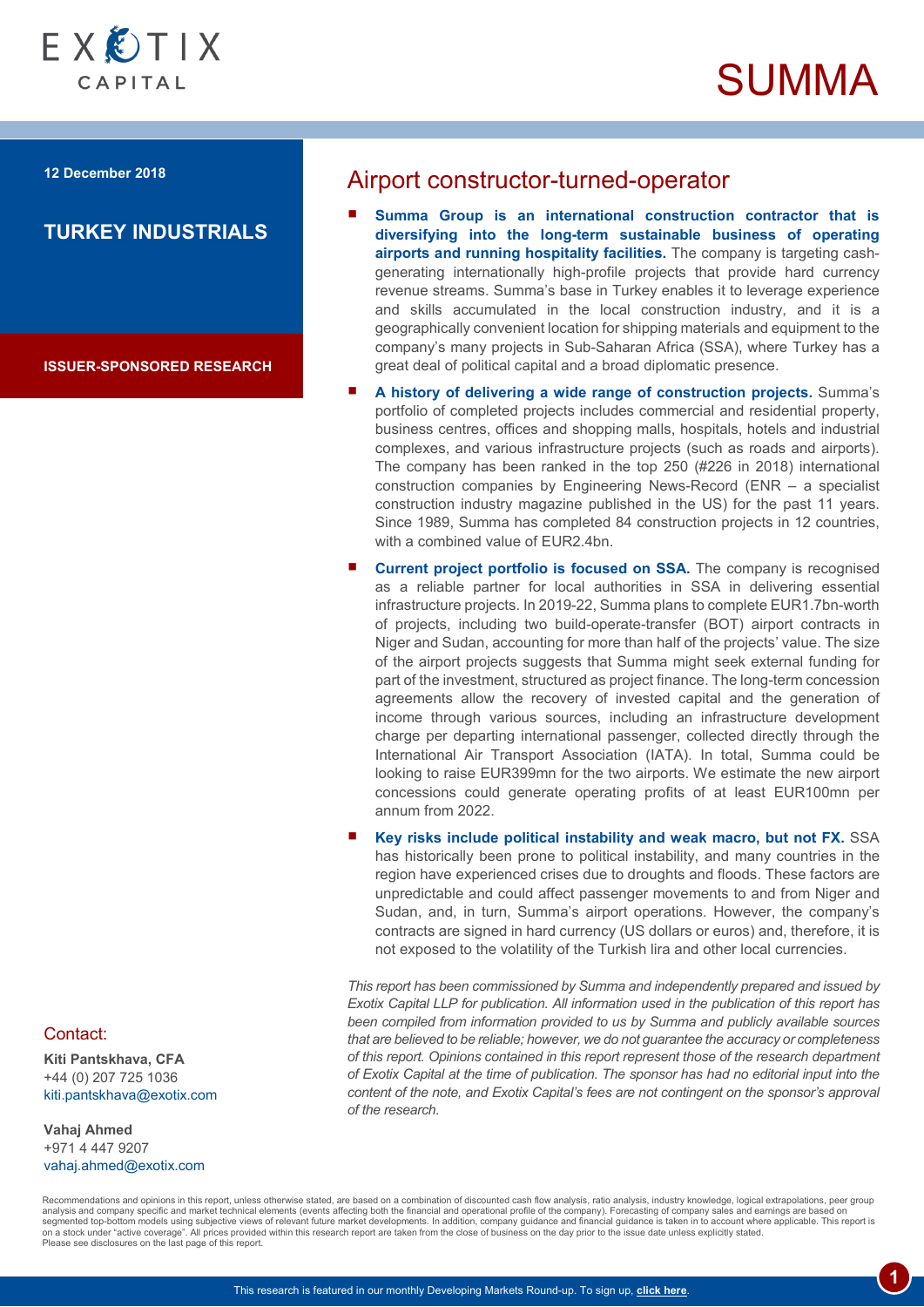

# Summa company overview

Summa Group was established in 1989 as an outward-looking construction contractor targeting projects in the new markets emerging after the collapse of the Soviet Union. Over the next 30 years, the company expanded its reach to Eastern Europe, South America and Africa, earning a reputation as a reliable contractor, capable of delivering complex projects on time and on budget. Since 2010, the African continent has become central to Summa's business, offering unparalleled opportunities for growth and transformation. During its lifetime, Summa has completed construction of 84 projects in 12 countries, with a total area of more than 2.3mn sqm and a combined value of US\$3.0bn (EUR2.4bn).

The pipeline of ongoing and planned projects to be completed by 2022 comprises nine contracts valued at EUR1.7bn, including the biggest project in the company's history – the greenfield development of Khartoum International Airport, estimated at US\$900mn.

Summa's completed project portfolio defines it as an international construction business capable of delivering a wide range of projects, including commercial and residential property, business centres, offices and shopping malls, hospitals, hotels and industrial complexes and various infrastructure projects, such as roads and airports.

Summa employs 3,000 staff worldwide, with 80 people permanently based in its headquarters in Istanbul. According to the company, it has been ranked for the past 11 years in the top 250 international construction companies by ENR magazine. In 2018, Summa Group was ranked #226.

### A successful construction contractor in emerging and frontier markets

Set up as a business in 1989 by an experienced construction executive, Mete Bora, Summa completed several projects in Turkey, including the landmark Atakule Tower and a shopping mall in Ankara, before shifting focus to the rapidly opening markets in the former Soviet Union. The company landed its first international contract with the Ministry of Oil and Gas of Turkmenistan to build Gara Altyn Presidential Guest House in the capital city Ashgabat – the building currently operates as a hotel. Between 1993 and 1996, Summa completed seven projects in the country, including government buildings, industrial facilities, irrigation systems, hotels and medical units.

In 1992, Summa established its presence in Russia, where, over a 20-year period, the company built business centres, shopping malls, sports facilities, hospitals, factories and an international airport. Simultaneously, it rolled out operations in Moldova, where it acted both as contractor and investor in some projects, which are still owned and operated by the Group, including the MallDova shopping centre, Medpark private hospital (the biggest in Moldova) and the Radisson Blu Leogrand hotel.



**Figure 1: Completed projects in 1989-2018, US\$mn Figure 2: Completed projects by country, US\$mn**

*Source: Company data Source: Company data*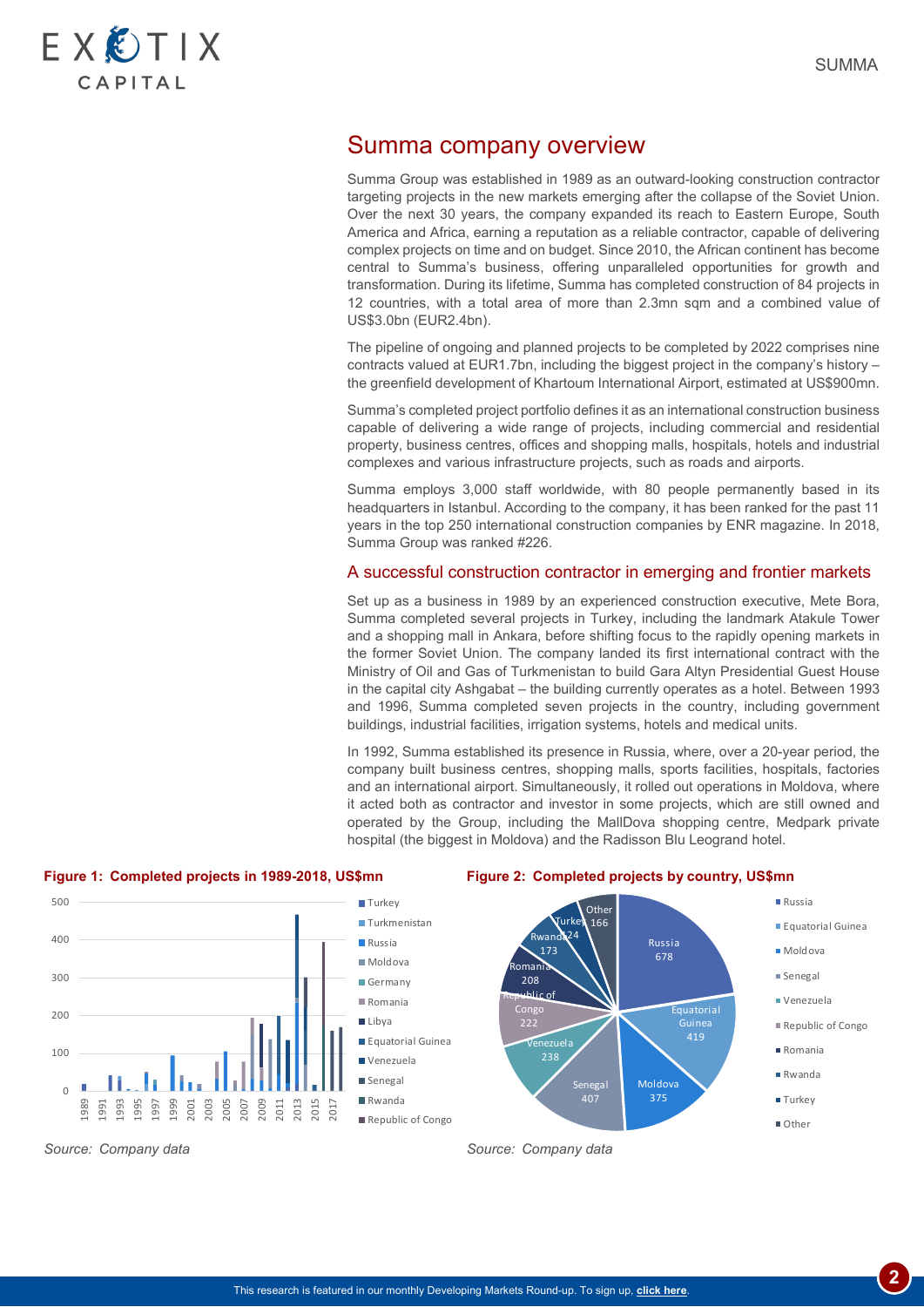

Until 2014, Russia and Moldova remained the main markets for Summa. However, amid a tightening regulatory regime, increased competition and an economic slowdown in Russia, the market started to lose its appeal and, when geopolitical tensions between the countries took Russia and Turkey to the brink of a trade war, Summa's strategic focus moved in a southerly direction.

#### Establishing presence in SSA

Gradual normalisation of the political landscape, the cooling of regional conflicts and accelerating economic growth turned the group's focus to SSA. Since 2008, Summa has completed more than 259,000sqm of business centres, government buildings, shopping malls, hotels and airports, and a 100,000sqm landscaping project, in Equatorial Guinea, Senegal, Rwanda and the Republic of Congo. The total value of contracts completed in the region has exceeded EUR1bn.

| <b>Country</b>           | <b>Project</b>                                       | <b>Year completed</b> |
|--------------------------|------------------------------------------------------|-----------------------|
| <b>Equatorial Guinea</b> | Sipopo Congress Centre                               | 2011                  |
| <b>Equatorial Guinea</b> | <b>Oyala Government Palace</b>                       | 2013                  |
| <b>Equatorial Guinea</b> | Sipopo Mall                                          | 2014                  |
| <b>Equatorial Guinea</b> | Sipopo Villa project                                 | 2014                  |
| <b>Equatorial Guinea</b> | Landscaping of Sipopo Villa Project                  | 2015                  |
| Rwanda                   | Kigali Convention Centre an Hotels                   | 2016                  |
| Republic of Congo        | Kintele Congress Centre and Hotel                    | 2016                  |
| Senegal                  | Diamniadio International Congress<br>Centre          | 2014                  |
| Senegal                  | Diamniadio Business Hotel                            | 2017                  |
| Senegal                  | <b>Blaise Diagne International Airport</b>           | 2017                  |
| Senegal                  | Dakar Sports Hall, Business Hotel and<br>Expo Centre | 2018                  |

#### **Table 1: Projects completed in SSA**

*Source: Company data*

In 2017, Summa signed its first concession agreement to build and operate Blaise Diagne International Airport in Dakar (Senegal) in partnership with Limak (a Turkish construction company with airport management expertise). Summa and Limak hold 33% interests each in the airport's operating company, with the remaining 33% owned by AIDB (a Senegal government entity). This project helped the company to increase its recognition in the airport segment, paving the way for BOT projects in Niger and Sudan, where Summa has assumed the role of both investor and general contractor. We expect long-term concession agreements to allow the company to recover its investments and help raise sufficient debt to finance construction works.

Summa continues to explore multiple opportunities in SSA, where most of its projects planned for 2019-22 are concentrated.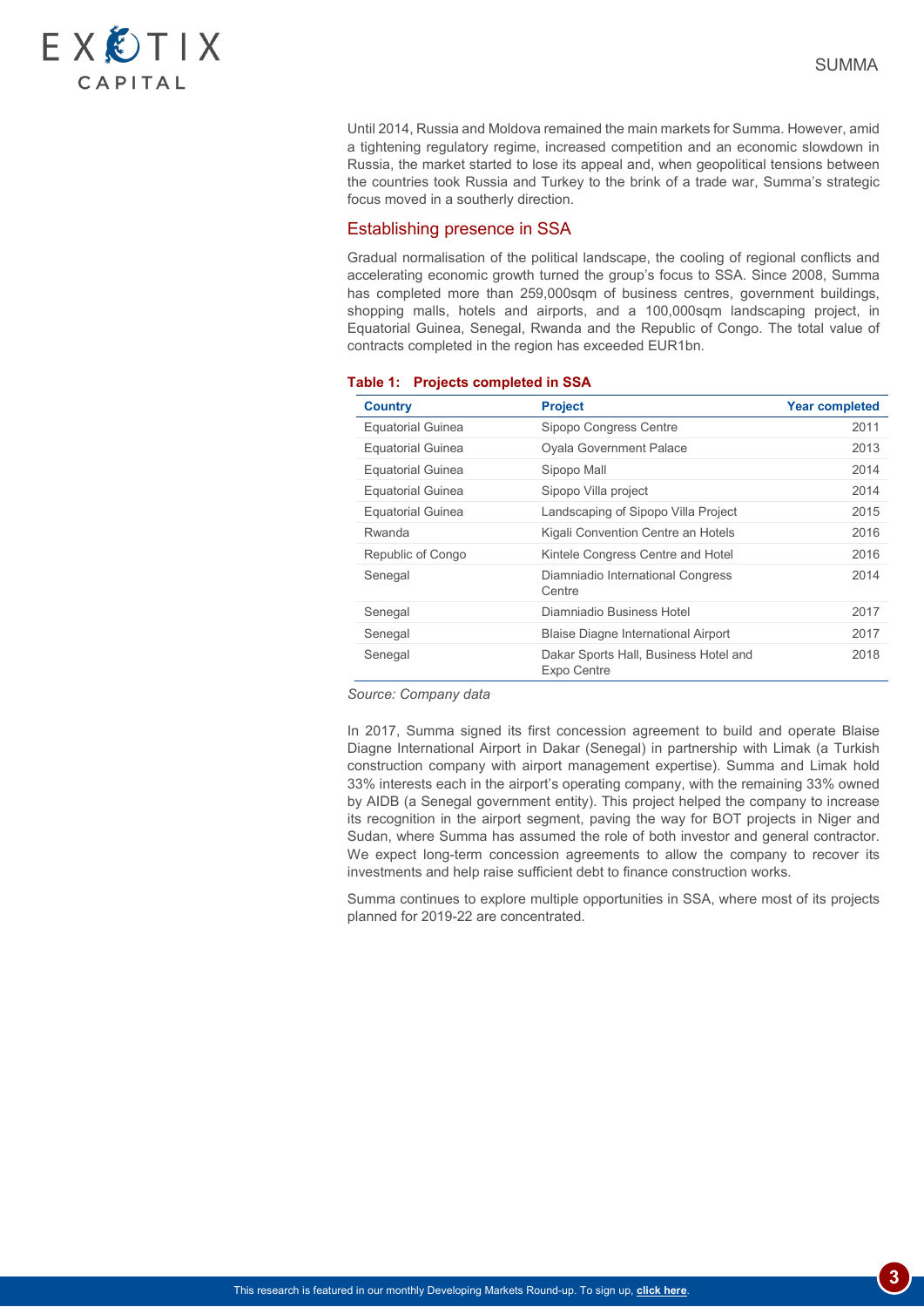

# EUR1.7bn Africa-focused project pipeline

Summa has nine projects in the pipeline for 2019-22 amounting to EUR1.7bn, including EUR0.7bn-worth of construction contracts in Senegal, Benin and the Republic of Congo, EUR0.9bn in BOT investment projects to modernise and develop international airports in Niger and Sudan, as well as smaller contracts funded through a publicprivate partnership (PPP) mechanism and investments in the hospitality and property management segments.

The total project value for the next five years is comparable to the value of all 84 projects completed by Summa since 1989, making it an ambitious target to achieve. To meet the set goals, the company may require external funding.

According to Summa's estimates, in 2019-22, the company will contribute EUR220mn in the form of equity investments and receive EUR987mn in contract revenue, advances and equity injections from local authorities, and seeks to raise EUR526mn in debt. The main part of the external funding (EUR399mn) will be designated to the Diori Hamani International Airport in Niger and Khartoum International Airport in Sudan.

# **Figure 3: Project pipeline by country, 2019-22 Figure 4: Projcet pipeline by type, 2019-22**



*Source: Company data Source: Company data*

Until recently, Summa had mainly acted as a construction contractor, but big airport projects will change the company's profile by 2022. Subject to successful delivery, the company's completed project pipeline may undergo a transition, with the share of airports increasing to 24% in 2022 from 5% in 2018.



- supermarkets
	-
	- Business centres &
	- Industrial facilities
	- Medical facilities

**4**

**Sport facilities**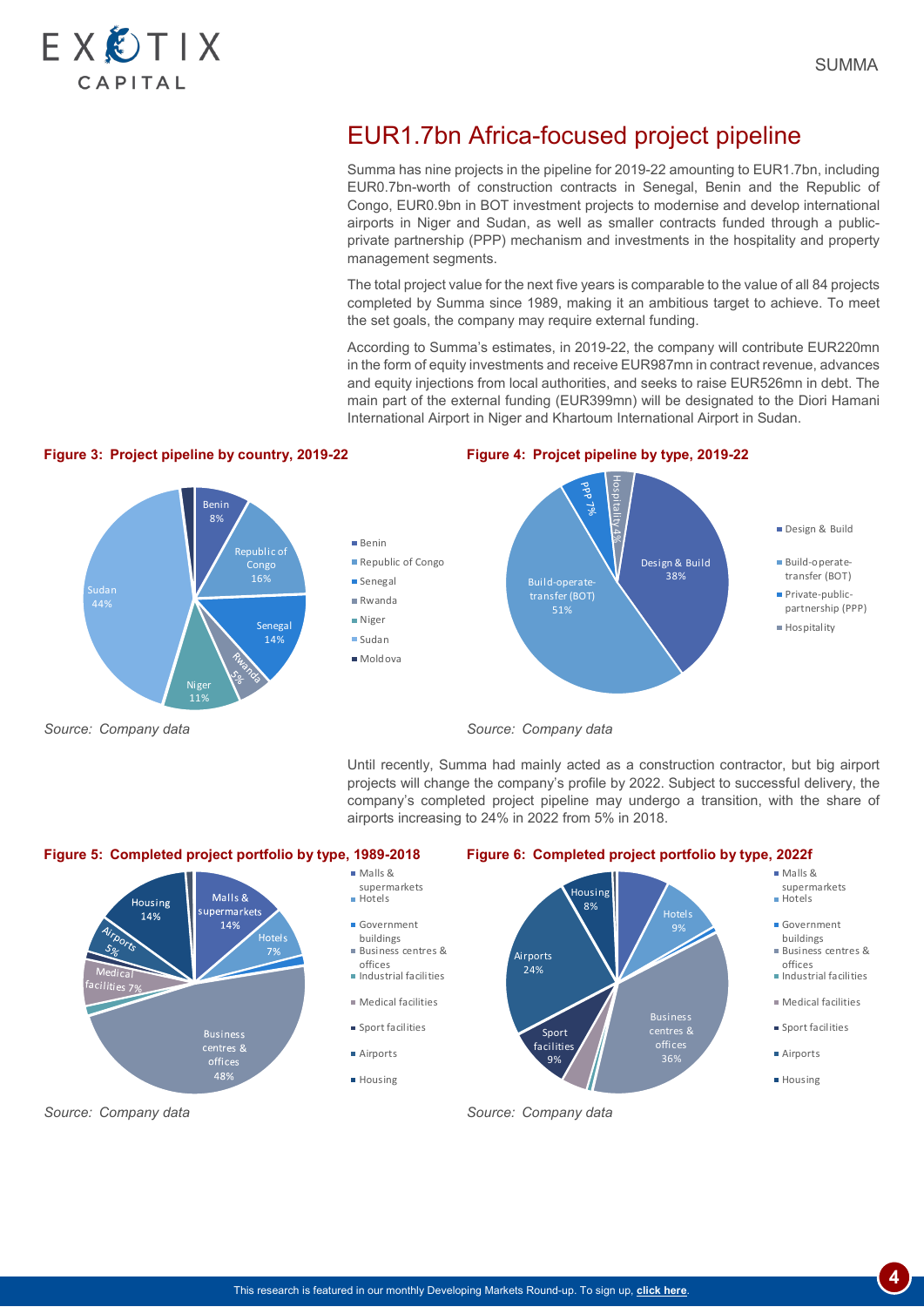<span id="page-4-1"></span><span id="page-4-0"></span>

## **Table 2: Project pipeline, 2019-22**

| <b>Country</b>               | <b>Project</b>                                                                       | <b>Type</b>                               | <b>Progress</b> | <b>Expected</b><br>completion | <b>Currency</b> | <b>Contract value</b><br>(mn) | Summa's<br>investment<br>(mn) | <b>Employer/partner</b><br>commitment (mn) | <b>Debt financing</b><br>(mn) |
|------------------------------|--------------------------------------------------------------------------------------|-------------------------------------------|-----------------|-------------------------------|-----------------|-------------------------------|-------------------------------|--------------------------------------------|-------------------------------|
| <b>SSA</b>                   |                                                                                      |                                           |                 |                               |                 |                               |                               |                                            |                               |
| <b>Benin</b>                 | Sofitel Hotel and renovation of<br>Cotonou International<br><b>Conference Centre</b> | Construction<br>(design & build)          | in progress     | 2020                          | <b>EUR</b>      | 137                           |                               | 137                                        |                               |
| Republic of Congo            | Kintele Congress Complex <sup>1</sup>                                                | Construction<br>(design & build)          | in progress     | 2020                          | <b>EUR</b>      | 277                           |                               | 277                                        |                               |
| Senegal                      | Dakar Olympic Stadium                                                                | Construction<br>(design & build)          | in progress     | <b>TBD</b>                    | <b>EUR</b>      | 250                           |                               | 250                                        |                               |
| Rwanda                       | Indoor Stadium (10,000-seater)                                                       | Private-public<br>partnership (PPP)       |                 | 2019                          | US\$            | 104                           | 30                            | 31                                         | 43                            |
| Sudan                        | Khartoum International Airport<br>(Phase I)                                          | Build-operate-<br>transfer (BOT)          |                 | 2022                          | US\$            | 900                           | 135                           | 365                                        | 400                           |
| Niger                        | Diori Hamani International Airport                                                   | Build-operate-<br>transfer (BOT)          | in progress     | 2019                          | <b>EUR</b>      | 154                           | 54                            |                                            | 100                           |
| Niger                        | Niamey Hotel                                                                         | Hospitality and<br>property<br>management |                 | 2019                          | <b>EUR</b>      | 38                            | 13                            |                                            | 25                            |
| <b>Total SSA</b>             |                                                                                      |                                           |                 |                               |                 | 1,680                         | 203                           | 989                                        | 488                           |
| <b>Other countries</b>       |                                                                                      |                                           |                 |                               |                 |                               |                               |                                            |                               |
| Moldova                      | Chisinau Arena                                                                       | Private-public<br>partnership (PPP)       |                 | 2019                          | <b>EUR</b>      | 41                            | $\overline{7}$                | 10                                         | 14                            |
| Moldova                      | MallDova Plaza Hotel and Office<br>Complex                                           | Hospitality and<br>property<br>management |                 | 2019                          | <b>EUR</b>      | 35                            | 11                            |                                            | 25                            |
| <b>Total other countries</b> |                                                                                      |                                           |                 |                               |                 | 76                            | 18                            | 10                                         | 39                            |
|                              | Total pipeline and projects in progress <sup>2</sup>                                 |                                           |                 |                               |                 | 1,756                         | 221                           | 999                                        | 526                           |

*Source: Company data, Exotix Research*

 $\overline{a}$ 

*2 US\$-denominated amounts translated into EUR using US\$1.22 to EUR1 exchange rate.*

*<sup>1</sup> Total project value – EUR477mn; remaining contract value – EUR277mn.*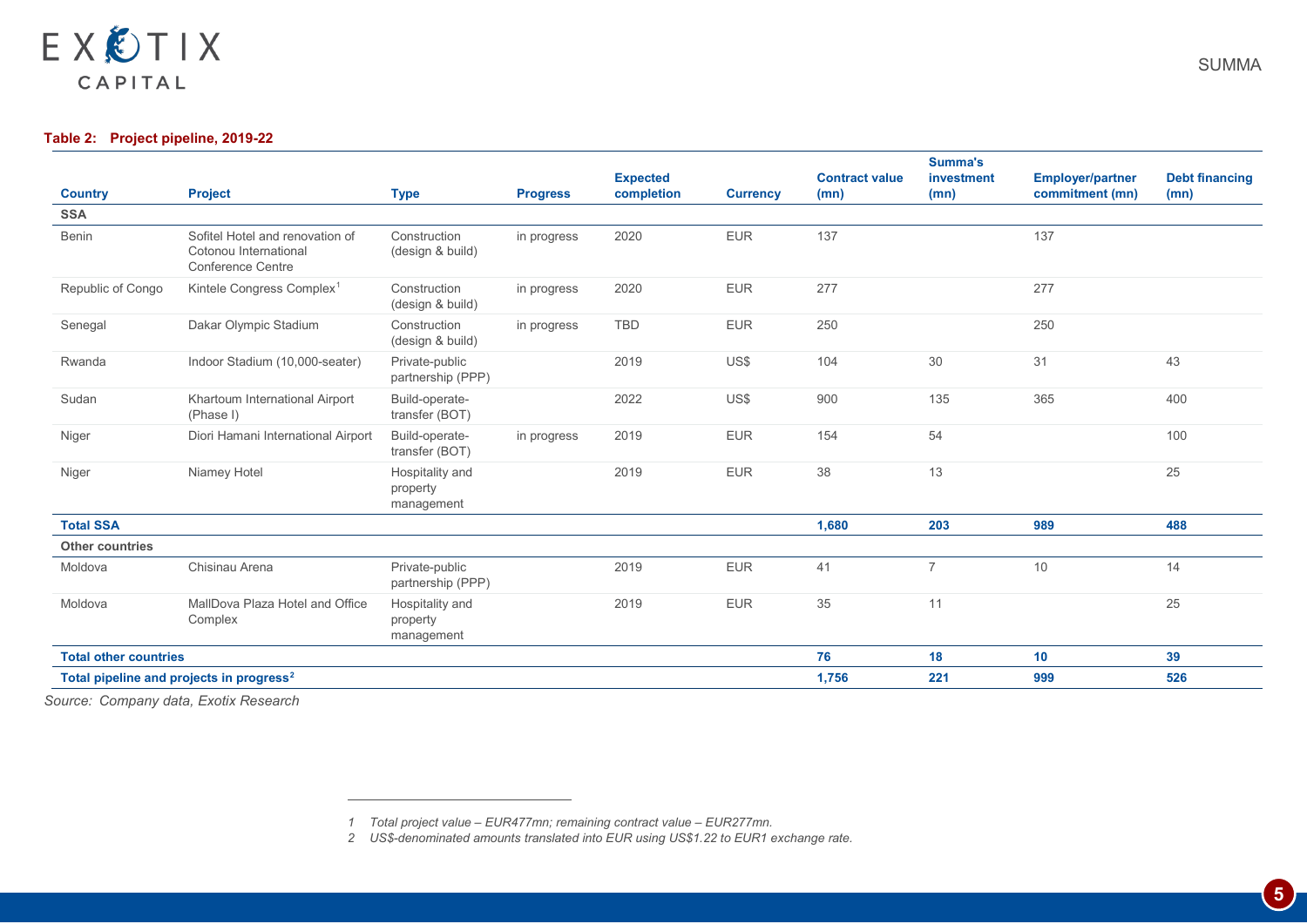

#### Benin – EUR137mn

– **Sofitel Hotel and renovation of Cotonou International Conference Centre.**  Acting as a general contractor on a EUR137mn design & build project, Summa is employed by the Ministry of Economy and Finance of Benin.

#### Republic of Congo – EUR277mn

– **Kintele Congress Complex.** In 2015, the company started building Kintele Congress Complex, commissioned by the government of the Republic of Congo. Of the total project cost amounting to EUR477mn, 42% of the works have been completed. The remaining outstanding value of the project amounts to EUR277mn. A substantial portion of the funding for this project – EUR295mn – was provided by Turkish Exim Bank in the form of loans to the government.

#### Senegal – EUR250mn

– **Dakar Olympic Stadium.** This is a EUR250mn project, which could receive EUR200mn of funding from the Ministry of Finance of Senegal.

#### Rwanda – US\$104mn (EUR85mn)

– **Indoor stadium.** Financed as a PPP, the 10,000-seater indoors stadium will require US\$104mn of investment, with the Rwanda Housing Authority and Ministry of Sports and Culture paying 30% of the costs.

#### Sudan – US\$900mn (EUR738m)

– **Khartoum International Airport.** Phase I of Khartoum International Airport, a greenfield project in Sudan, is the most demanding in terms of required financial resources. Total investment of US\$900mn (EUR738mn) will include a US\$365mn (EUR299mn) capital injection from the Sudan authorities, a US\$135mn equity contribution from Summa and a further US\$400mn of external funding, which could be structured on project finance terms. Construction of the airport will take four years and Summa will operate the airport for 25 years under the terms of the concession agreement. Summa is entitled to a US\$41 infrastructure development charge per departing international passenger until 2024 and US\$35 thereafter.

#### Niger – EUR154mn

- **Diori Hamani International Airport.** Modernisation of the international airport in Niamey, Niger, is the first full-cycle build-operate-transfer project for Summa, a EUR154mn investment, which it funded with a combination of debt (EUR100mn) and equity (EUR54mn). Under the terms of a 30-year concession agreement, Summa is entitled to a EUR52 infrastructure development charge per departing international passenger collected directly from IATA – the trade association for the world's airlines.
- **Niamey Hotel.** A EUR38mn project to design and build a hotel for 191 rooms in Niamey, Niger. Summa acts both as an investor and general contractor. Once completed, the hotel will add to the company's revenue-generating properties, increasing income from its property management and hospitality business.

#### Moldova – EUR76mn

- **Chisinau Arena.** A EUR31mn construction project to build a sports stadium in Chisinau, Moldova, that will be co-funded by the government, which is contributing EUR10mn as an advance payment.
- **MallDova Plaza Hotel and Office Complex**. In Moldova, where Summa has a portfolio of income-generating real estate investments, the company will add another property – a hotel and business centre in Chisinau. The EUR35mn project is scheduled for completion in 2019.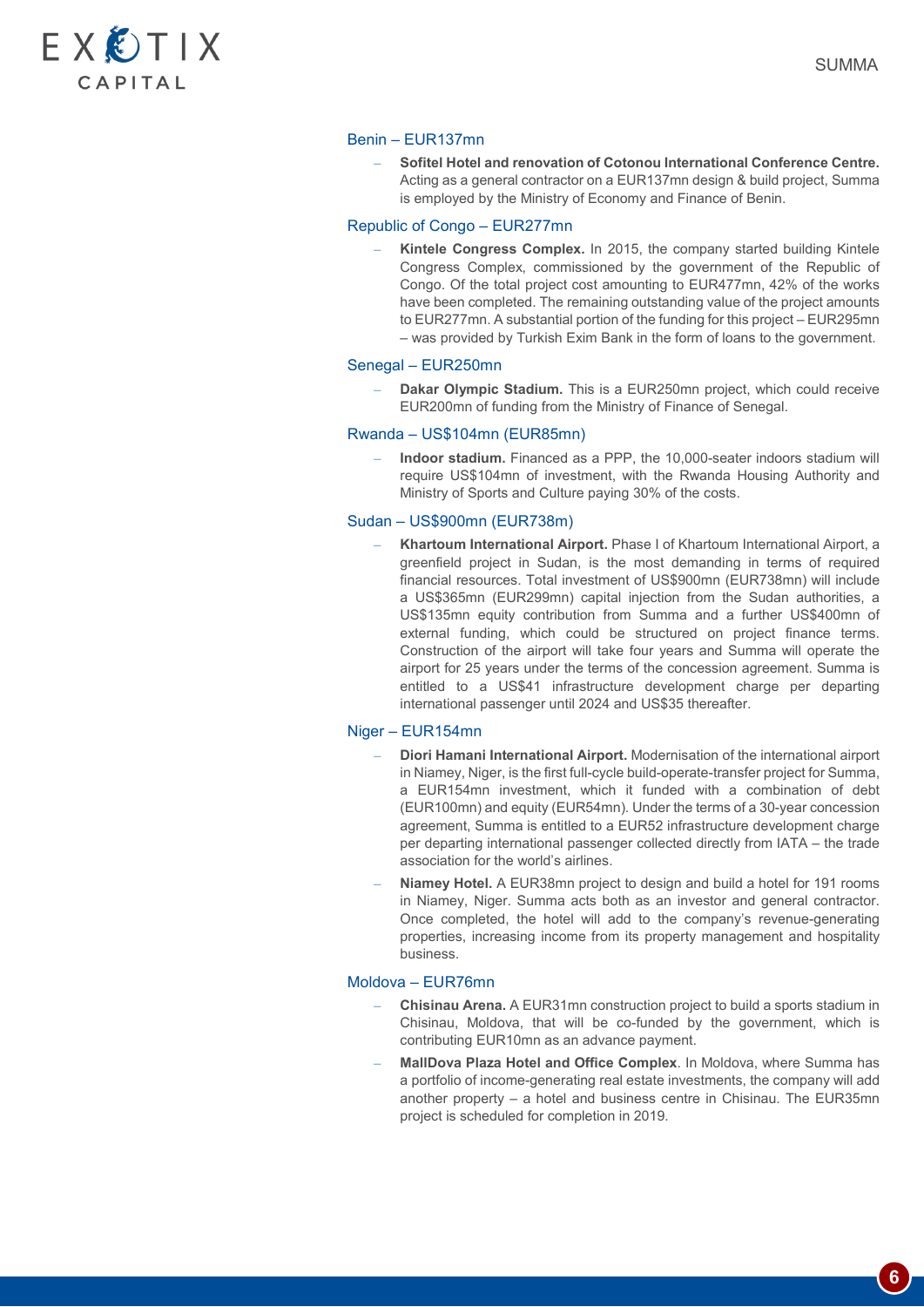

**7**

### Key operating principles

Summa has established itself as a competent construction company capable of carrying out complex projects in challenging geographical conditions in Africa. Many SSA countries have obsolete or undeveloped transport infrastructure, few or no building materials that can be sourced locally and a lack of people qualified to work in the modern construction industry.

A typical SSA construction project carried out by the company heavily relies on imported labour, materials and, in fact, capital. Summa ships 70-80% of building materials from Turkey and, whenever possible, uses Turkish technological solutions and equipment. The company also relies on Turkish construction workers, which represent 50-60% of personnel employed on a project. According to the management, over time, they have retained a loyal expatriate workforce that is deployed at various sites.

Summa has experience working on projects financed by the Export Credit Bank of Turkey (Turkish Exim Bank). For example, Summa acted as a general contractor for Diamniadio International Congress Centre and Business Hotel, Expo Centre, and a 15,000-seater indoor stadium in Senegal, both commissioned and paid for by the Ministry of Finance and funded by Turkish Exim Bank loans. A similar mechanism is used in the construction of Kintele Congress Centre in the Republic of Congo. Altogether, Turkish Exim Bank provided EUR295mn in loans to the Senegal and Republic of Congo governments to finance construction projects carried out by Summa.

Summa follows a strict code of conduct operating in African countries. The set of rules the company scrupulously follows on the construction side include:

- *Abide by a host country's laws and regulations*. Summa ensures it signs employment contracts with the temporary local workers it attracts, reports to the local authorities and pays all the legally required social taxes and contributions.
- *Observe local ways of life and traditions*. Summa sets a curfew for expatriate workers to return to the gated premises of construction sites to avoid potential conflicts with local populations that might compromise the company's reputation and reflect negatively on the business.

#### Historical financials

Summa's audited consolidated financial statements present the company as a construction business with volatile revenue affected by changes in the project pipeline and prudent cash management, allowing it to operate with a minimal debt level.

Some might view the company's historically neutral-to-slightly-negative operating cash flows as a constraint on its ambitious growth plans. However, new investment projects with a built-in return-on-investment mechanism are set to change Summa's business profile, paving the way for its transition from a construction contractor to an integrated construction company with a portfolio of income-generating hospitality properties and airport concessions.

**Revenue driven by construction volumes.** Summa's revenue has seen sharp changes in the past five years as the timing of the start and completion of projects has significantly affected the top line, which is not uncommon in the industry. The company's revenues come largely from construction contracts and are recognised according to the percentage-of-completion method.

The recurring income from operating a hospital, shopping mall and hotel in Moldova contributed EUR19mn, EUR23mn and EUR25mn to the consolidated top line in 2015, 2016 and 2017, respectively, generating income that does not rely on the construction pipeline.

Over time and subject to completion of the projects, Niger and Khartoum airports could help build a more stable revenue stream, generated by property management.

We analyse the economics of these projects further in this report.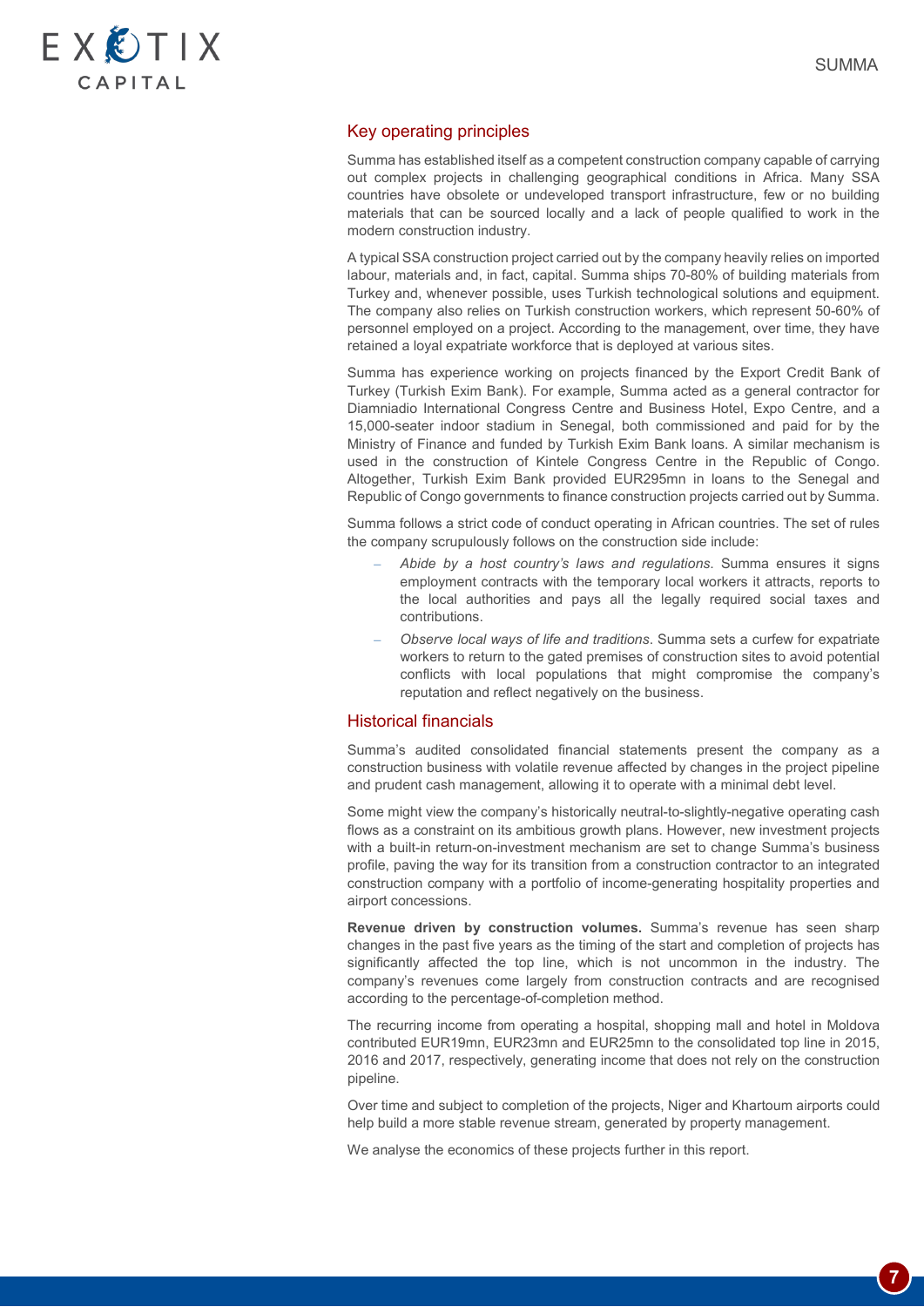### **Table 3: Key financial highlights**

EXETIX

CAPITAL

|                               |               | 2012   | 2013        | 2014   | 2015        | 2016        | 2017         |
|-------------------------------|---------------|--------|-------------|--------|-------------|-------------|--------------|
| Revenue                       | <b>EURmn</b>  | 260    | 268         | 213    | 292         | 332         | 179          |
| % change                      | $\frac{0}{0}$ |        | 3%          | $-21%$ | 37%         | 14%         | $-46%$       |
| Cost of sales                 | <b>EURmn</b>  | $-190$ | $-225$      | $-150$ | $-212$      | $-247$      | $-137$       |
| % change                      | $\frac{0}{0}$ |        | 19%         | $-33%$ | 41%         | 17%         | $-45%$       |
| <b>EBITDA</b>                 | <b>EURmn</b>  | 44     | 50          | 39     | 48          | 79          | 33           |
| % change                      | $\frac{0}{0}$ |        | 14%         | $-22%$ | 23%         | 65%         | $-58%$       |
| Net income                    | <b>EURmn</b>  | 8      | 35          | 30     | 39          | 56          | 22           |
| Cash flow from operations*    | <b>EURmn</b>  | 34     | 24          | 39     | 35          | 76          | 35           |
| Changes in working capital    | <b>EURmn</b>  | $-11$  | $-61$       | 21     | $-37$       | $-46$       | $-40$        |
| Capex                         | <b>EURmn</b>  | $-5$   | $-25$       | $-15$  | $\mathbf 0$ | $\mathbf 0$ | $-4$         |
| Free cash flow                | <b>EURmn</b>  | 18     | $-62$       | 45     | $-2$        | 30          | $-9$         |
| Dividends paid                | <b>EURmn</b>  | $-3$   | $\mathbf 0$ | $-2$   | $-3$        | $-1$        | $\mathbf{0}$ |
| Net borrowing                 | <b>EURmn</b>  | 18     | 30          | $-58$  | $-27$       | 10          | $-5$         |
| Sale of investment properties | <b>EURmn</b>  | $-2$   | 27          | 1      | $-28$       | $\Omega$    | $\Omega$     |
| Other                         | <b>EURmn</b>  | 13     | 6           | 8      | 21          | $-27$       | 12           |
| Net change in cash            | <b>EURmn</b>  | 44     | 2           | $-6$   | $-38$       | 11          | $-3$         |
| Cash and cash equivalents     | <b>EURmn</b>  | 55     | 57          | 51     | 13          | 24          | 21           |
| Short-term debt               | <b>EURmn</b>  | 38     | 26          | 26     | 8           | 24          | 6            |
| Long-term debt                | <b>EURmn</b>  | 22     | 71          | 20     | 10          | 5           | 18           |
| Total debt                    | <b>EURmn</b>  | 60     | 96          | 45     | 18          | 29          | 23           |
| Net debt                      | <b>EURmn</b>  | 5      | 39          | $-6$   | 6           | 5           | $\mathbf{2}$ |
| <b>EBITDA</b> margin          | $\frac{0}{0}$ | 17%    | 19%         | 18%    | 16%         | 24%         | 18%          |
| Total debt/EBITDA             | $\mathsf{X}$  | 1.4    | 1.9         | 1.2    | 0.4         | 0.4         | 0.7          |
| Net debt/EBITDA               | X             | 0.1    | 0.8         | $-0.1$ | 0.1         | 0.1         | 0.1          |
| Short-term debt, %            | $\%$          | 64%    | 27%         | 57%    | 44%         | 84%         | 24%          |

*Source: Company data, Exotix research*

**Isolated FX risk.** Summa's contracts are signed in hard currency, USD or EUR, and most of the costs of the international construction projects are also incurred in foreign currency or linked to the hard-currency denominated benchmarks in the case of construction materials. Although it is incorporated in Turkey, Summa is not exposed to the volatility of the lira and its recent depreciation. For the same reason, the company is not directly exposed to local currencies in the countries where it operates. In fact, the fast deterioration of the lira in 2018 may have led to positive FX gains for Summa due to the delivery of the majority of construction materials, equipment and spare parts from Turkey, and a time lag in price adjustment and inventory cost pass-through.

**Little borrowing in the past allows for more in the future.** Summa has operated without raising any significant amounts of debt due to its efficient cash flow management, which allows it to match payments under construction contracts with cash outlays. Since the company does not generate meaningfully positive operating cash flows, its borrowing capacity appears to be constrained by the amount that can be allocated to interest payments on a potential long-term credit facility that can be raised at the company level. However, the company's BOT airport contracts, which incorporate return-on-investment mechanisms, could provide a basis for project finance-type debt facilities structured to match the airports' expected future cash flows.

**Niger and Khartoum airport concessions could add at least EUR100mn per annum to operating profits from 2022.** The company expects to raise EUR399mn of external funding to finance the airport concessions. We estimate the new airport business could generate operating profits of at least EUR100mn per annum after 2022. Summa expects to manage its risks through fixed infrastructure development charges collected directly from IATA. Over the life of the concession agreements, these charges could amount to at least EUR1.4bn (assuming no growth in air traffic movements and passenger volumes), securing an abundant revenue stream to recoup total investment.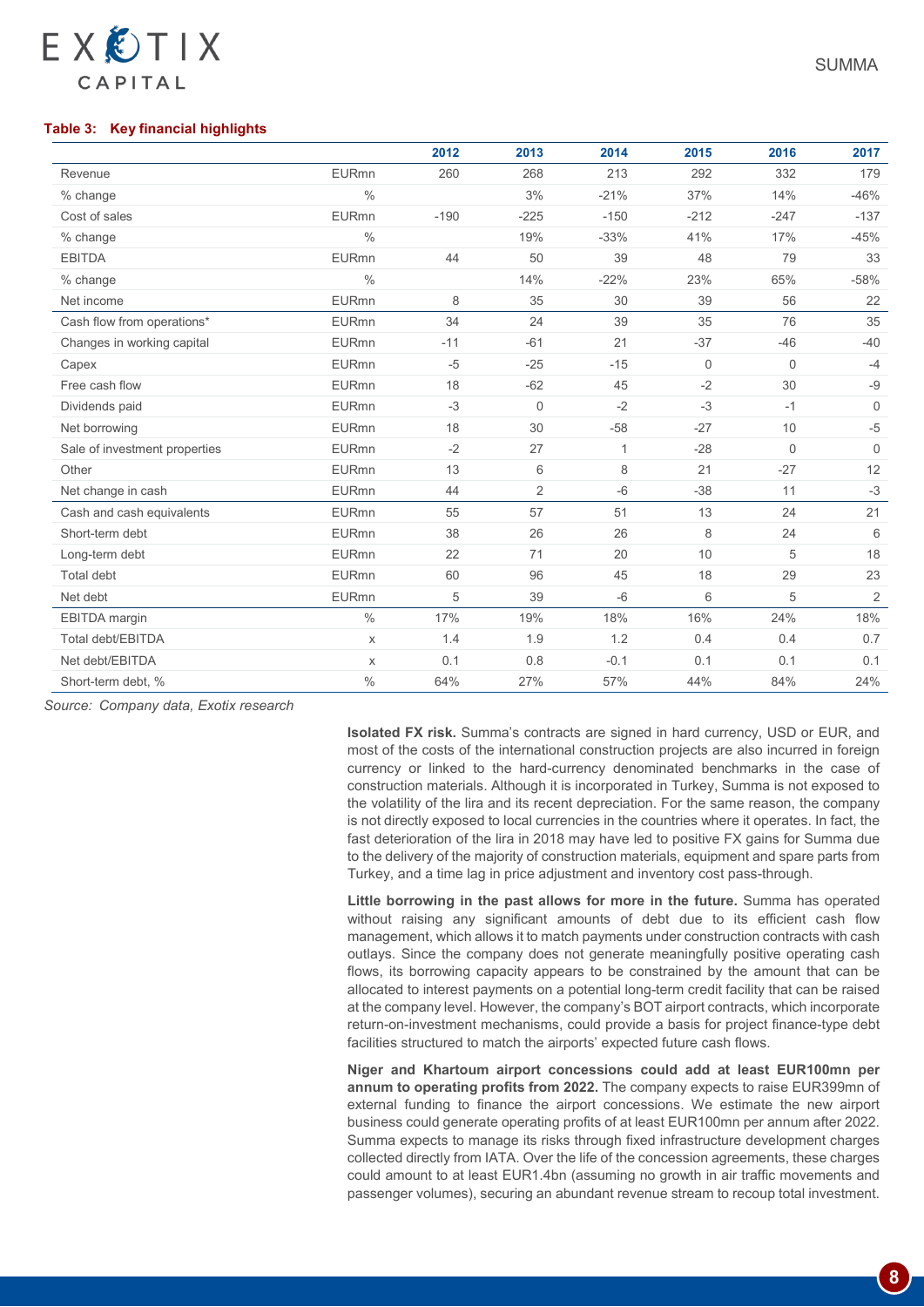

#### Corporate structure and management

Established as a family-run business in 1989, the company remains privately owned, controlled and managed by the second generation of the Bora family. Selim Bora, President and Chairman of Executive Board, and Sinan Bora, Board Member, control 77% of the voting shares and, together with Fatih Bora, Chief Executive Officer, run the day-to-day operations of the company.

Summa's holding company – Summa Turizm Yatirimciligi A.S. – is incorporated in Turkey and consolidates all business activities of the group.

#### **Figure 7: Corporate structure**



*Source: Company data*

#### Management team

- Fatih Bora, CEO and Vice Chairman of Summa, started his career with the company in 1996 as a field engineer, and was a Board Member in 2003-08. Fatih Bora holds a civil engineering degree from Middle East Technical university in Turkey and a master's degree in business administration earned in the Thunderbird University in the US.
- Haydar Ergun, CFO, joined the company in 2005 as finance director for several regions and general manager of MallDova shopping mall. Haydar Ergun was promoted to the CFO role in 2015. He holds bachelor's and master's degrees in economics from Marmara University in Turkey.
- Envar Sayan, Chief Operating Officer, joined the company in 2003 as a supervisor, was promoted to regional director for Libya and Romania in 2006 and assumed his current role in 2015. Envar Sayan holds a bachelor's degree in architecture from Istanbul Technical University.

Summa is governed by the board of four directors, including all controlling shareholders of the company:

– Selim Bora joined Summa in 1993 and held various managerial positions until 1999, when he became Chairman of the Executive Board. Selim Bora has an undergraduate degree in metallurgical and materials engineering from Middle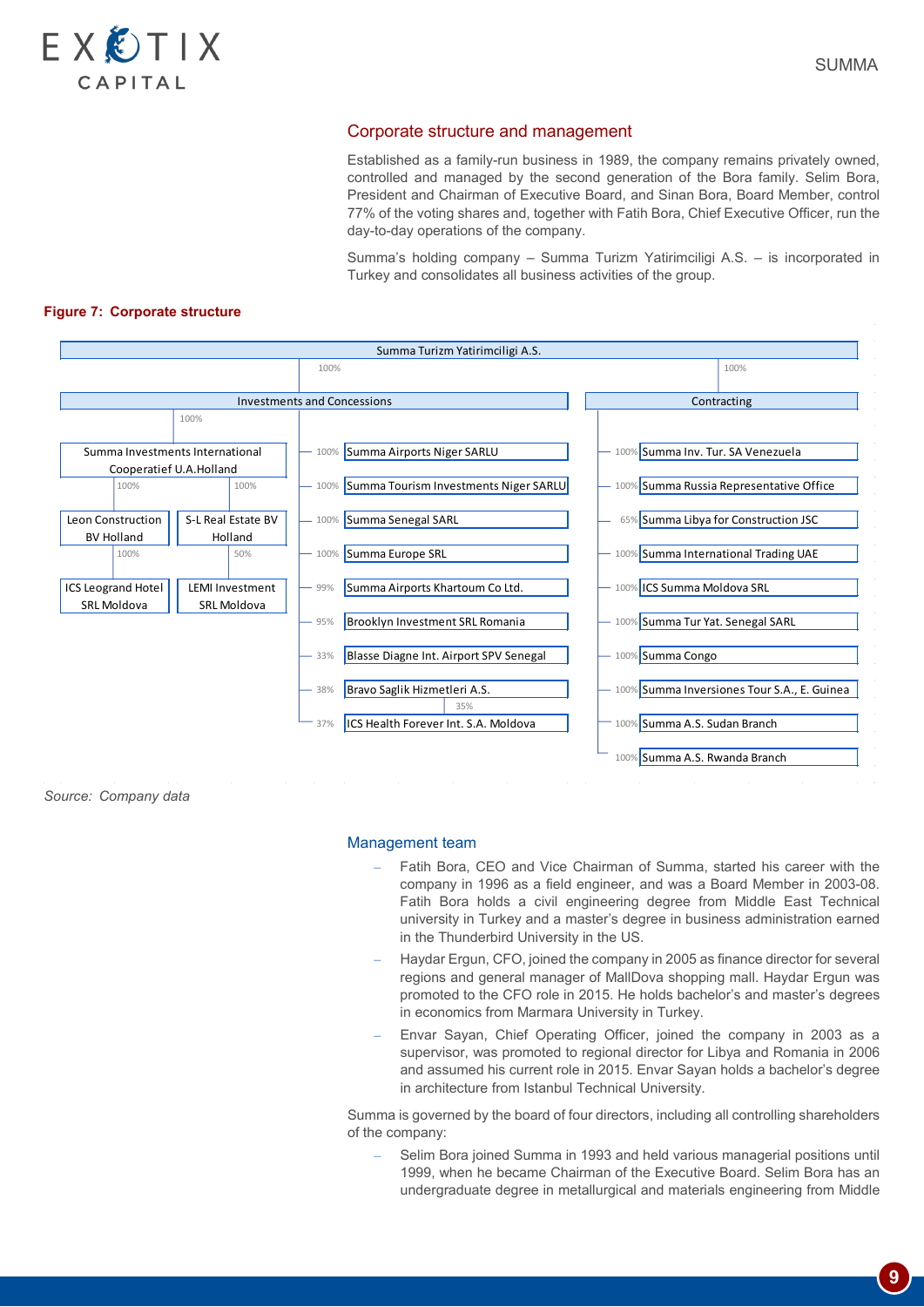

East Technical University in Turkey and a graduate degree in industrial engineering from Alfred University in the US.

- Sinan Bora, joined Summa in 2003 and served as general manager of Moldova hotel in 2005-2011 and general director of Moldova Hospital in 2011. Sinan Bora holds bachelor's degrees in economics from Bilkent University in Turkey and a B.A. from the University of California (Berkeley) in the US.
- Okan Sargin, Vice President, has been a board member of Summa since 2000. Okan Sargin holds bachelor's and master's degrees in geological engineering from Middle East Technical University in Turkey.
- Osman Ozer Ozkan has been a board member since 1990, having joined the company after 25 years in the international construction industry. He has bachelor's and master's degrees in civil engineering from Middle East Technical University in Turkey.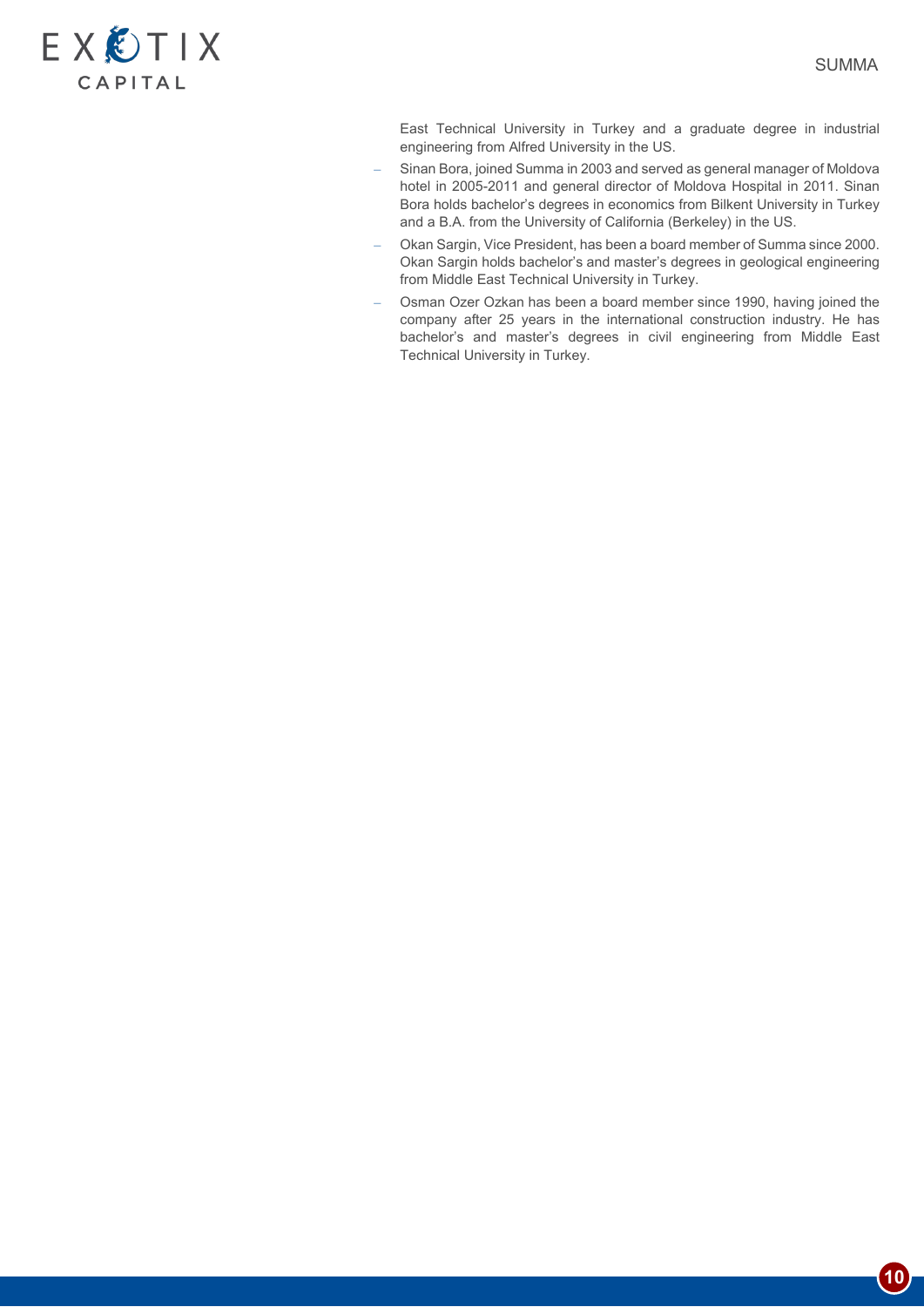

We estimate the project will generate operating profits of EUR3,804mn over its 30-year life.

# Diori Hamani International Airport (Niger)

Originally built in 1947, Diori Hamani International Airport (DHIA) now serves over 300,000 passengers every year. The number of passengers has increased by 9% annually (seven-year, 2011-17 CAGR) and we expect an increase to c519,000 passengers in 2023. The state-owned Niger Airport Holding Company (NAHC) now plans to expand the airport to address the increase in passenger traffic; Summa has been awarded a 30-year BOT concession, which includes a EUR154mn airport rehabilitation project.

In addition to the aeronautical and non-aeronautical revenue, Summa will generate income from its share in DHIA's ground-handling business. Moreover, it is entitled to a EUR52 infrastructure development charge per departing international passenger collected directly through IATA.

Based on a mix of publicly available information and the data from InterVISTAS Consulting[3](#page-10-0), we estimate a 19.4% internal rate of return (IRR) for the project and a cash payback of nine years. We estimate the project will generate operating profits of EUR3,804mn over its 30-year life.

Our forecasts are premised on the four different types of revenue (aeronautical, nonaeronautical, ground handling charge, infrastructure development fees) and operating expenses. The two key drivers of both the revenue and the operating expenses are: 1) air traffic movements; and 2) passenger movements.

According to the International Civil Aviation Organisation (ICAO)<sup>[4](#page-10-1)</sup>, GDP per capita is one of the two most important drivers of the annual change in passenger traffic and air freight demand. Given Niger's narrow economic base and limited intercontinental connections, we have used the country's macroeconomic data from the IMF to estimate changes in GDP per capita and, in turn, air traffic and passenger movements (using a multiple of 2.0x of GDP per capita growth).

#### **Table 4: Growth in GDP/capita, air traffic and passenger movements**

-

|                               | 2011 | 2012 | 2013 | 2014 | 2015   | 2016  | 2017 | 2018 | 2019 |
|-------------------------------|------|------|------|------|--------|-------|------|------|------|
|                               |      |      |      |      |        |       |      |      |      |
| Growth                        |      |      |      |      |        |       |      |      |      |
| GDP per capita                | 9%   | 5%   | 7%   | 4%   | $-15%$ | $1\%$ | 6%   | 12%  | 3%   |
| Air traffic movements         | 8%   | 16%  | 19%  | 9%   | 2%     | 14%   | 2%   | 2%   | 6%   |
| Passenger movements           | 8%   | 21%  | 12%  | 12%  | $-4%$  | 9%    | 8%   | 2%   | 6%   |
|                               |      |      |      |      |        |       |      |      |      |
| Multiple of GDP/capita growth |      |      |      |      |        |       |      |      |      |
| Air traffic movements         | 1.0  | 3.2  | 2.7  | 2.2  | $-0.1$ | 11.7  | 0.3  | 0.2  | 2.0  |
| Passenger movements           | 1.0  | 4.2  | 1.7  | 2.9  | 0.2    | 7.7   | 1.4  | 0.2  | 2.0  |

<span id="page-10-1"></span><span id="page-10-0"></span>*Source: IMF, InterVISTAS, Exotix Research*

With the influx of larger, more cost-effective aircrafts (and the perennial phase-out of small, operationally more expensive ones), the fleet-mix is expected to change and drive average unit revenue higher over time.

*<sup>3</sup> [InterVISTAS Consulting Inc.](http://www.intervistas.com/) (InterVISTAS) is a leading management consulting company with expertise in aviation, transportation and tourism. InterVISTAS has completed more than 2,000 projects with over 500 clients in over 75 countries worldwide including (but not limited to) some of the world's busiest airports, such as Amsterdam Schiphol, Istanbul Ataturk and Singapore Changi. The revenue and operating cost estimates in our cash flow analysis are based on the*  feasibility report prepared by InterVISTAS (commissioned by Summa), which is based on the *former's experience and benchmark information.* 

*<sup>4</sup> [ICAO Long-Term Traffic Forecasts \(Passenger and Cargo, July 2016\).](https://www.icao.int/safety/ngap/NGAP8%20Presentations/ICAO-Long-Term-Traffic-Forecasts-July-2016.pdf)*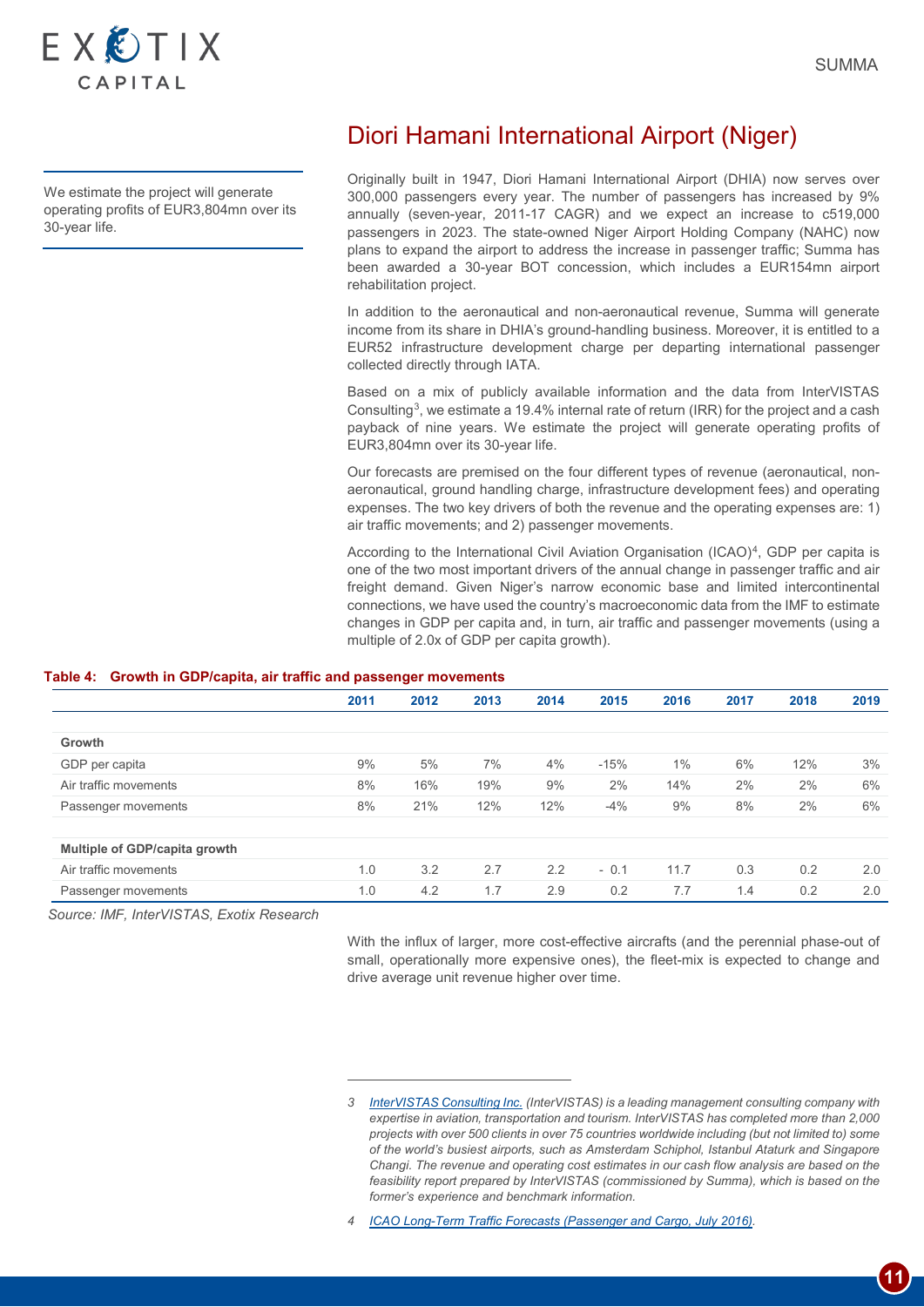

### Revenue

As the concessionaire of DHIA, Summa is entitled to four different types of revenue: 1) an infrastructure development fee collected directly from IATA; 2) non-aeronautical revenue; 3) aeronautical revenue; and 4) ground handling fees.

#### Infrastructure development charge

Summa is entitled to the EUR52 fee per departing international passenger. Like the aeronautical charges, the infrastructure development charge is also adjusted for inflation (effectively, every five years).

#### **Table 5: Infrastructure development charge, EUR**

|               | 2018 | つのつり | 2026 | wu    |
|---------------|------|------|------|-------|
| Per passenger | ∪∠.∪ | しとい  | 58.1 | 64. . |

*Source: InterVISTAS, Exotix Research*

#### Non-aeronautical revenue

These comprise the per-passenger revenue generated from expenditure on retail, food & beverage, car parking and various other goods and services that passengers consume at the airport. According to InterVISTAS, DHIA generated non-aeronautical revenue of US\$3.5 per passenger in 2016, which was higher than the US\$2.8 for benchmark African airports with fewer than 5mn annual passengers.

We estimate that the 2018 unit revenue (per passenger) could be EUR3.2 (or US\$3.9) and that it increases with US inflation (2.1-2.4%) annually.

#### **Table 6: Non-aeronautical revenues, EUR**

|               | 2018                 | 2021 | 2026  | 203    |
|---------------|----------------------|------|-------|--------|
| Per passenger | $\sim$ $\sim$<br>◡.∠ | U.U  | т. д. | ∸<br>. |

*Source: InterVISTAS, Exotix Research*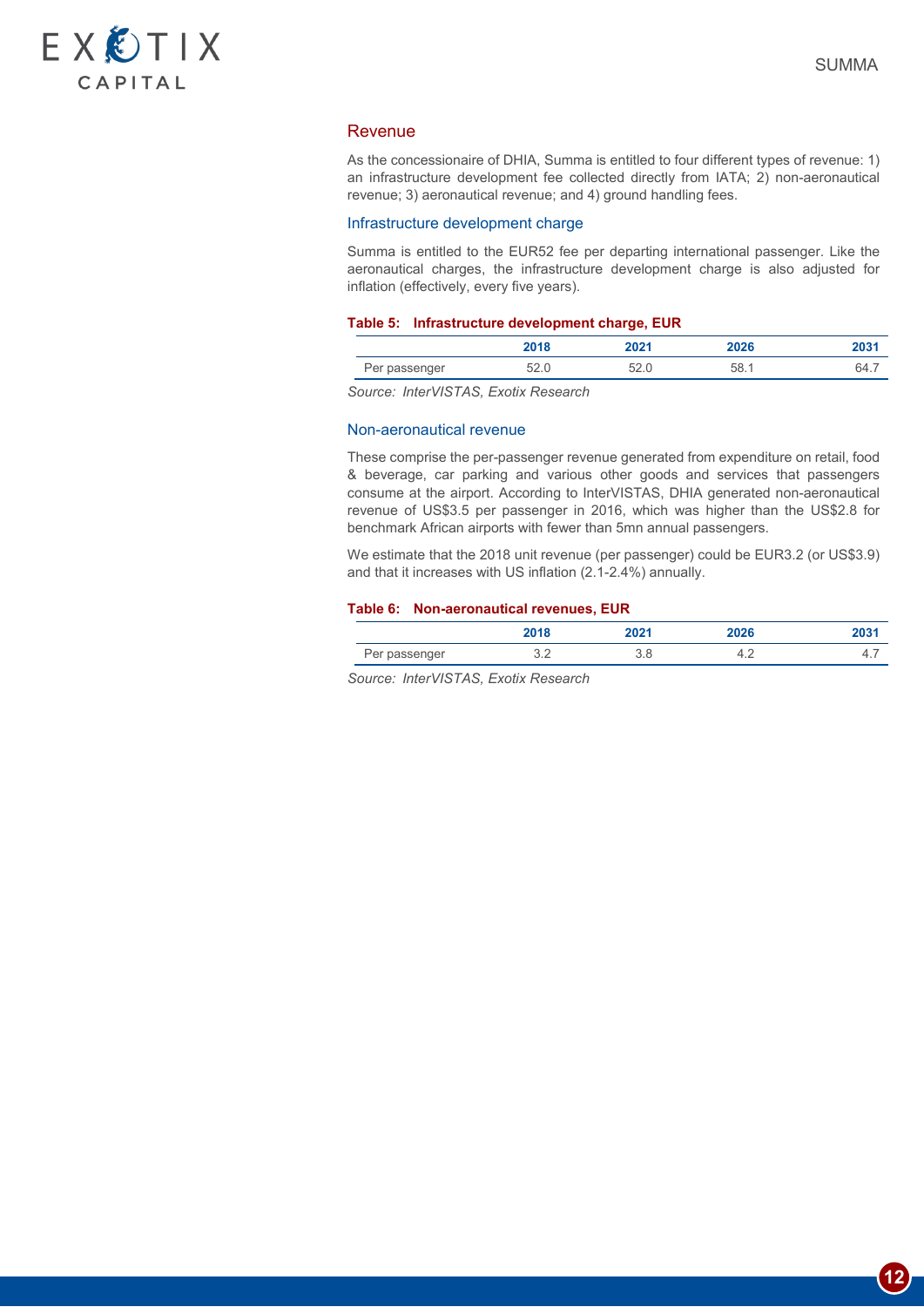

#### Aeronautical revenue

Aeronautical revenue comprises four broader charges (explained below): 1) landing and take-off; 2) aircraft parking; 3) passenger service; and 4) others (such as cargo, fuel, air bridge and common use of terminal). These charges vary with the air traffic movements<sup>[5](#page-12-0)</sup> and aircraft fleet-mix. These regulated charges are adjusted for inflation (effectively, every five years, according to our estimates) and we assume that Summa will be entitled to 80% of the aeronautical revenue.

#### **Landing and take-off charges**

These are determined by the maximum take-off weight (MTOW) of visiting aircraft and the traffic category (international or domestic), while the revenues are calculated using the air traffic movements and the projected fleet mix.

#### **Table 7: Landing/take-off (EUR) charges and fleet mix (%)**

|                      |       | <b>Charges (EUR)</b> |                |       | <b>Fleet mix</b> |       |       |       |
|----------------------|-------|----------------------|----------------|-------|------------------|-------|-------|-------|
| <b>Category</b>      | 2018  | 2021                 | 2026           | 2031  | 2018             | 2021  | 2026  | 2031  |
|                      |       |                      |                |       |                  |       |       |       |
| International        |       |                      |                |       |                  |       |       |       |
| $A(4 \text{ tons})$  | 16    | 16                   | 18             | 20    | 6%               | 5%    | 4%    | 2%    |
| <b>B</b> (12 tons)   | 48    | 48                   | 53             | 60    | 14%              | 12%   | 10%   | 8%    |
| $C(60 \text{ tons})$ | 379   | 379                  | 423            | 471   | 55%              | 56%   | 59%   | 61%   |
| D(150 tons)          | 1,344 | 1,344                | 1,502          | 1,673 | 4%               | 3%    | 2%    | 1%    |
| E(300 tons)          | 2,932 | 2,932                | 3,276          | 3,650 | 21%              | 23%   | 25%   | 27%   |
|                      |       |                      |                |       |                  |       |       |       |
| Domestic             |       |                      |                |       |                  |       |       |       |
| $A(4 \text{ tons})$  | 3     | 3                    | $\overline{4}$ | 4     | 17%              | 15%   | 14%   | 12%   |
| <b>B</b> (12 tons)   | 10    | 10                   | 12             | 13    | 67%              | 63%   | 56%   | 50%   |
| C(60 tons)           | 273   | 273                  | 305            | 339   | 17%              | 22%   | 30%   | 38%   |
| D (150 tons)         | 979   | 979                  | 1,094          | 1,218 | $0\%$            | $0\%$ | $0\%$ | $0\%$ |
| E(300 tons)          | 2,118 | 2,118                | 2,367          | 2,637 | $0\%$            | $0\%$ | $0\%$ | $0\%$ |

*Source: InterVISTAS, Exotix Research*

### **Aircraft parking charges**

Unlike the landing and take-off charges, aircraft parking charges do not vary with the traffic category. It is assumed that half of the visiting aircrafts would exceed the twohour free parking limit and that the average duration of parked aircrafts is four hours.

#### **Table 8: Aircraft parking charges, EUR**

| <b>Category</b>       | 2018 | 2021 | 2026 | 2031 |
|-----------------------|------|------|------|------|
| $A(4 \text{ tons})$   | 0.3  | 0.3  | 0.3  | 0.4  |
| <b>B</b> (12 tons)    | 0.9  | 0.9  | 1.0  | 1.1  |
| $C(60 \text{ tons})$  | 4.6  | 4.6  | 5.1  | 5.7  |
| $D(150 \text{ tons})$ | 11.4 | 11.4 | 12.8 | 14.2 |
| E(300 tons)           | 22.9 | 22.9 | 25.5 | 28.5 |

*Source: InterVISTAS, Exotix Research*

-

<span id="page-12-0"></span>*<sup>5</sup> [According to ICAO, one arrival and one departure are counted as two movements for airport](https://www.icao.int/dataplus_archive/documents/glossary.docx)  [traffic purposes.](https://www.icao.int/dataplus_archive/documents/glossary.docx) Therefore, landing/take-off and aircraft parking charges at DHIA are applicable to only 50% of total aircraft movements.*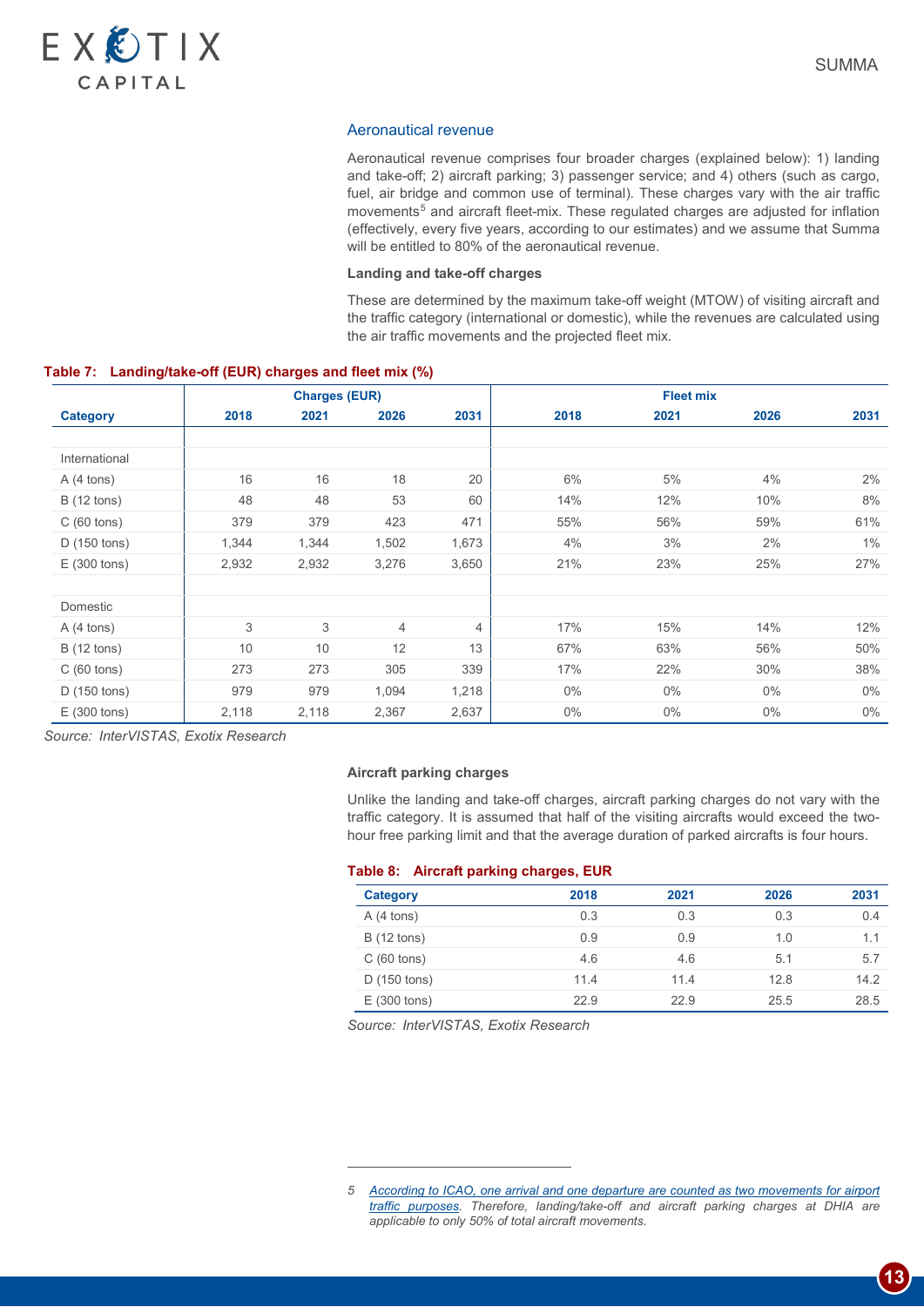

**14**

#### **Passenger service charges**

These are charged to every departing passenger and vary with the type of passenger movement (ie international or domestic).

#### **Table 9: Passenger service charges, EUR**

| Category      | 2018 | 2021 | 2026 | 2031 |
|---------------|------|------|------|------|
| International | 15.2 | 15.2 | 17.0 | 19.0 |
| Domestic      | 2.3  |      | 2.6  |      |

*Source: InterVISTAS, Exotix Research*

#### **Other charges**

Other charges, such as cargo, fuel and common use of terminal, vary with respect to air traffic, passenger and cargo movements. Summa will be introducing air bridge charges (levied on every departing passenger).

According to InterVISTAS, these charges amount to 10-25% of the landing/take-off charges. We have used 10% for our estimates, as the benchmark information is at the lower end of this range.

#### **Table 10: Other charges**

| Category                   | <b>Unit</b>   | 2018 | 2021 | 2026 | 2031 |
|----------------------------|---------------|------|------|------|------|
| Cargo                      | EUR/tonne     | 76.2 | 76.2 | 85.2 | 94.9 |
|                            |               |      |      |      |      |
| Fuel                       |               | 38.1 | 38.1 | 42.6 | 47.4 |
| - per international flight | <b>EUR</b>    | 9.5  | 9.5  | 10.6 | 11.9 |
| - per domestic flight      | <b>EUR</b>    |      |      |      |      |
|                            |               | 0.8  | 0.9  | 1.0  | 1.1  |
| Common use of terminal     | EUR/passenger | 76.2 | 76.2 | 85.2 | 94.9 |

*Source: InterVISTAS, Exotix Research*

#### Share in the ground-handling business

In addition to the aeronautical and non-aeronautical revenue, Summa will generate income from its share in DHIA's ground-handling business. This is a labour-intensive business with low operating margins. The business varies with the size of the aircraft and the number of passengers handled.

For our forecasts, we have used InterVISTAS's estimate of US\$1,500 per aircraft visit (which is adjusted for US inflation every year) and a 15% operating margin.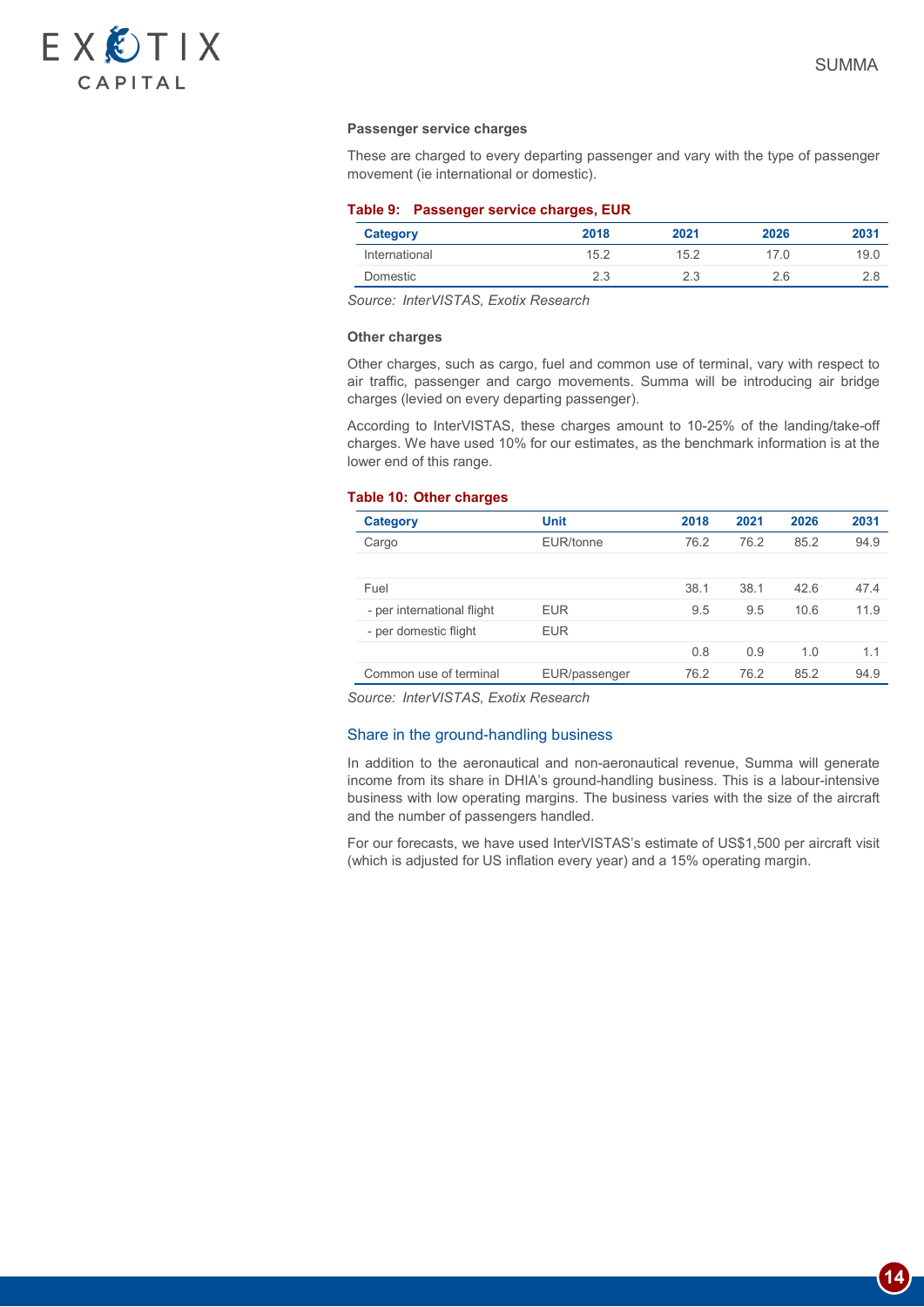

## Operating expenses

Operating expenses comprise the costs incurred from staffing, contracted services, communications and utilities as part of the general airport operations. According to InterVISTAS, DHIA's operating expenses in 2016 were almost twice as high as the benchmark African airports with fewer than 5mn annual passengers.

Summa suggests that the number of staff is sufficient to operate DHIA during the life of the concession and, being a private operator, the company is likely to run the airport very efficiently; however, we expect that the annual expenses will increase at least in line with the US inflation.

#### **Table 11: Operating expenses**

|              | 2018 | 2021      | 2026              | 2031 |
|--------------|------|-----------|-------------------|------|
| <b>EURmn</b> | ש. + | につ<br>◡.∠ | $\epsilon$<br>u.u | ◡.◡  |

*Source: InterVISTAS, Exotix Research*

#### Cash flow analysis

Below, we present a snapshot of the project's expected cash flow and its IRR estimate. We provide a sensitivity analysis for the project's IRR further below.

#### **Table 12: DHIA – cash flow analysis**

|                                  | <b>Units</b> | 2018f                    | 2019f                    | 2020f                    | 2021f          | 2022f                    | 2023f          | 2024f                    | 2025f          | 2026f          | 2027f                    | 2028f |
|----------------------------------|--------------|--------------------------|--------------------------|--------------------------|----------------|--------------------------|----------------|--------------------------|----------------|----------------|--------------------------|-------|
|                                  |              |                          |                          |                          |                |                          |                |                          |                |                |                          |       |
| Revenues                         | <b>EURmn</b> | 14                       | 15                       | 17                       | 19             | 24                       | 26             | 29                       | 32             | 35             | 43                       | 47    |
| - infrastructure development     | <b>EURmn</b> | $\overline{7}$           | 8                        | 8                        | 9              | 12                       | 13             | 14                       | 16             | 17             | 21                       | 23    |
| - non-aeronautical               | <b>EURmn</b> | $\mathbf{1}$             | $\mathbf{1}$             | $\mathbf{1}$             | $\mathbf{1}$   | $\mathbf{1}$             | $\overline{2}$ | $\overline{2}$           | 2              | 2              | 3                        | 3     |
| - aeronautical                   | <b>EURmn</b> | 5                        | 6                        | $\overline{7}$           | $\overline{7}$ | 9                        | 10             | 11                       | 12             | 14             | 17                       | 19    |
| - income from ground<br>handling | <b>EURmn</b> | $\mathbf{1}$             | $\mathbf{1}$             | $\mathbf{1}$             | $\mathbf{1}$   | $\mathbf{1}$             | $\overline{2}$ | $\overline{2}$           | $\overline{2}$ | $\overline{2}$ | $\overline{2}$           | 3     |
|                                  |              |                          |                          |                          |                |                          |                |                          |                |                |                          |       |
| Operating expenses               | <b>EURmn</b> | (4)                      | (5)                      | (5)                      | (5)            | (6)                      | (6)            | (6)                      | (6)            | (7)            | (7)                      | (8)   |
|                                  |              |                          |                          |                          |                |                          |                |                          |                |                |                          |       |
| <b>EBITDA</b>                    | <b>EURmn</b> | 10                       | 11                       | 12                       | 14             | 18                       | 21             | 23                       | 26             | 29             | 36                       | 40    |
|                                  |              |                          |                          |                          |                |                          |                |                          |                |                |                          |       |
| Income tax                       | <b>EURmn</b> | $\overline{\phantom{a}}$ | $\overline{\phantom{a}}$ |                          |                | $\overline{\phantom{a}}$ |                | $\overline{\phantom{a}}$ |                |                | $\overline{\phantom{a}}$ |       |
|                                  |              |                          |                          |                          |                |                          |                |                          |                |                |                          |       |
| Capital expenditure              | <b>EURmn</b> | (79)                     | (81)                     | $\overline{\phantom{a}}$ | $\overline{a}$ | $\overline{a}$           |                |                          |                |                |                          |       |
|                                  |              |                          |                          |                          |                |                          |                |                          |                |                |                          |       |
| Net cash flow                    | <b>EURmn</b> | (69)                     | (70)                     | 12                       | 14             | 18                       | 21             | 23                       | 26             | 29             | 36                       | 40    |
|                                  |              |                          |                          |                          |                |                          |                |                          |                |                |                          |       |
| <b>Total investment</b>          | <b>EURmn</b> | 154                      |                          |                          |                |                          |                |                          |                |                |                          |       |
| Summa's equity                   | <b>EURmn</b> | 54                       |                          |                          |                |                          |                |                          |                |                |                          |       |
| <b>External debt</b>             | <b>EURmn</b> | 100                      |                          |                          |                |                          |                |                          |                |                |                          |       |
| <b>IRR</b>                       | $\%$         | 19.4%                    |                          |                          |                |                          |                |                          |                |                |                          |       |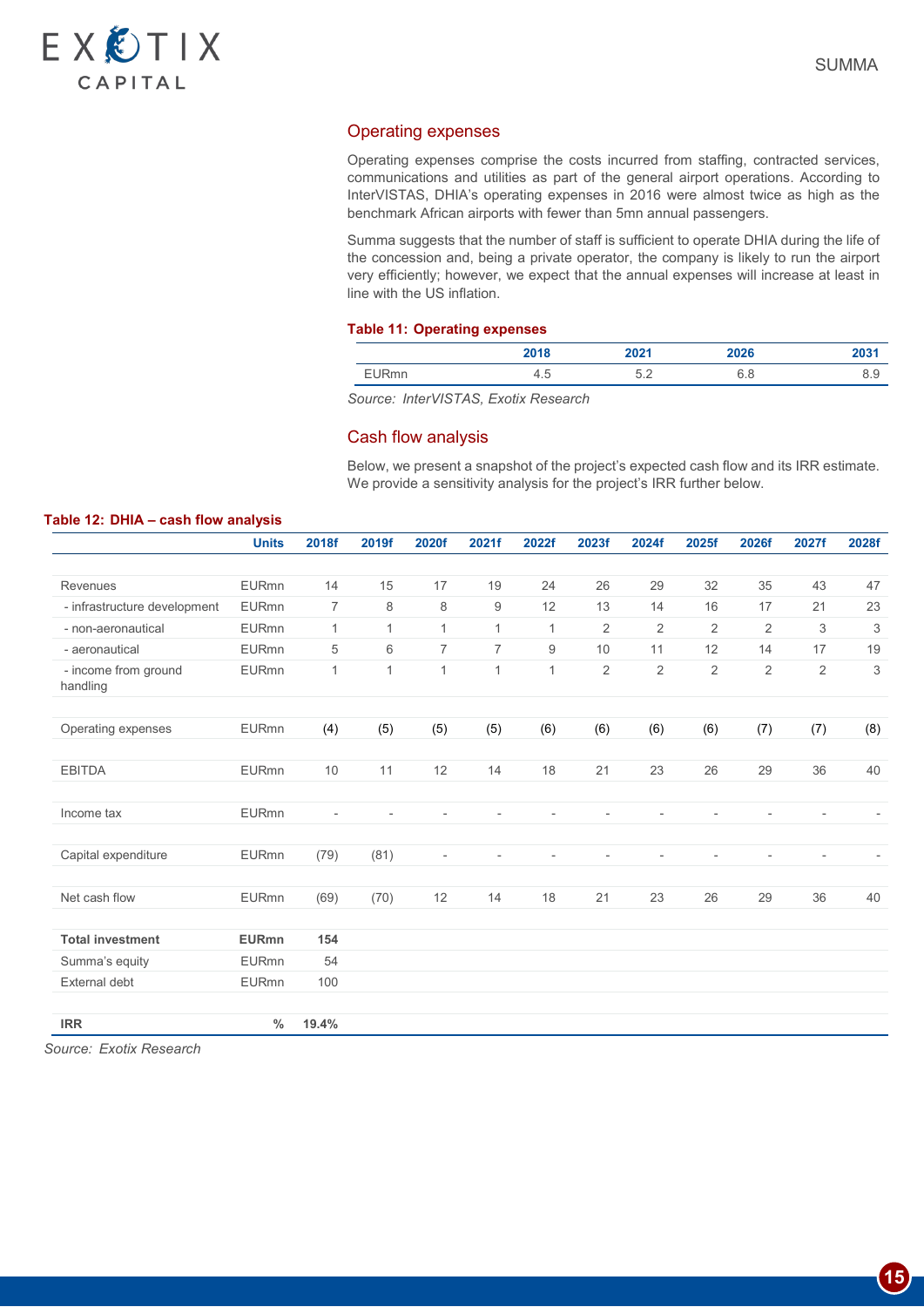# **Table 13: DHIA – cash flow analysis (continued)**

EXÔTIX

CAPITAL

|                               | <b>Units</b> | 2029f | 2030f | 2031f          | 2032f          | 2033f | 2034f | 2035f | 2036f | 2037f | 2038f |
|-------------------------------|--------------|-------|-------|----------------|----------------|-------|-------|-------|-------|-------|-------|
|                               |              |       |       |                |                |       |       |       |       |       |       |
| <b>Revenues</b>               | <b>EURmn</b> | 52    | 57    | 63             | 77             | 84    | 93    | 103   | 113   | 137   | 151   |
| - infrastructure development  | <b>EURmn</b> | 25    | 28    | 30             | 37             | 41    | 45    | 49    | 54    | 66    | 72    |
| - non-aeronautical            | <b>EURmn</b> | 3     | 4     | $\overline{4}$ | 5              | 5     | 6     | 6     | 7     | 8     | 9     |
| - aeronautical                | <b>EURmn</b> | 21    | 23    | 25             | 31             | 34    | 37    | 41    | 46    | 56    | 62    |
| - income from ground handling | <b>EURmn</b> | 3     | 3     | $\overline{4}$ | $\overline{4}$ | 5     | 5     | 6     | 7     | 8     | 8     |
|                               |              |       |       |                |                |       |       |       |       |       |       |
| Operating expenses            | <b>EURmn</b> | (8)   | (8)   | (9)            | (9)            | (10)  | (10)  | (11)  | (12)  | (12)  | (13)  |
|                               |              |       |       |                |                |       |       |       |       |       |       |
| <b>EBITDA</b>                 | <b>EURmn</b> | 44    | 49    | 54             | 67             | 75    | 83    | 92    | 101   | 125   | 138   |
|                               |              |       |       |                |                |       |       |       |       |       |       |
| Income tax                    | <b>EURmn</b> | (10)  | (12)  | (14)           | (18)           | (21)  | (23)  | (26)  | (29)  | (36)  | (40)  |
|                               |              |       |       |                |                |       |       |       |       |       |       |
| Capital expenditure           | <b>EURmn</b> |       |       |                |                |       |       |       |       |       |       |
|                               |              |       |       |                |                |       |       |       |       |       |       |
| Net cash flow                 | <b>EURmn</b> | 34    | 37    | 40             | 49             | 54    | 60    | 66    | 73    | 89    | 98    |

*Source: Exotix Research*

# **Table 14: DHIA – cash flow analysis (continued)**

|                               | <b>Units</b> | 2039f | 2040f | 2041f | 2042f | 2043f | 2044f | 2045f | 2046f | 2047f | 2048f |
|-------------------------------|--------------|-------|-------|-------|-------|-------|-------|-------|-------|-------|-------|
|                               |              |       |       |       |       |       |       |       |       |       |       |
| Revenues                      | <b>EURmn</b> | 166   | 182   | 201   | 242   | 266   | 293   | 322   | 354   | 427   | 470   |
| - infrastructure development  | <b>EURmn</b> | 79    | 86    | 95    | 116   | 127   | 139   | 153   | 167   | 205   | 224   |
| - non-aeronautical            | <b>EURmn</b> | 10    | 11    | 13    | 14    | 16    | 18    | 20    | 23    | 25    | 28    |
| - aeronautical                | <b>EURmn</b> | 68    | 74    | 81    | 99    | 108   | 119   | 130   | 143   | 174   | 191   |
| - income from ground handling | <b>EURmn</b> | 9     | 11    | 12    | 13    | 15    | 17    | 19    | 21    | 24    | 26    |
|                               |              |       |       |       |       |       |       |       |       |       |       |
| Operating expenses            | <b>EURmn</b> | (14)  | (15)  | (16)  | (17)  | (18)  | (19)  | (20)  | (21)  | (23)  | (24)  |
|                               |              |       |       |       |       |       |       |       |       |       |       |
| <b>EBITDA</b>                 | <b>EURmn</b> | 152   | 168   | 185   | 226   | 249   | 274   | 302   | 333   | 405   | 446   |
|                               |              |       |       |       |       |       |       |       |       |       |       |
| Income tax                    | <b>EURmn</b> | (44)  | (48)  | (54)  | (66)  | (73)  | (80)  | (89)  | (98)  | (120) | (132) |
|                               |              |       |       |       |       |       |       |       |       |       |       |
| Capital expenditure           | <b>EURmn</b> |       |       |       |       |       |       |       |       |       |       |
|                               |              |       |       |       |       |       |       |       |       |       |       |
| Net cash flow                 | <b>EURmn</b> | 108   | 119   | 131   | 160   | 176   | 194   | 213   | 235   | 285   | 314   |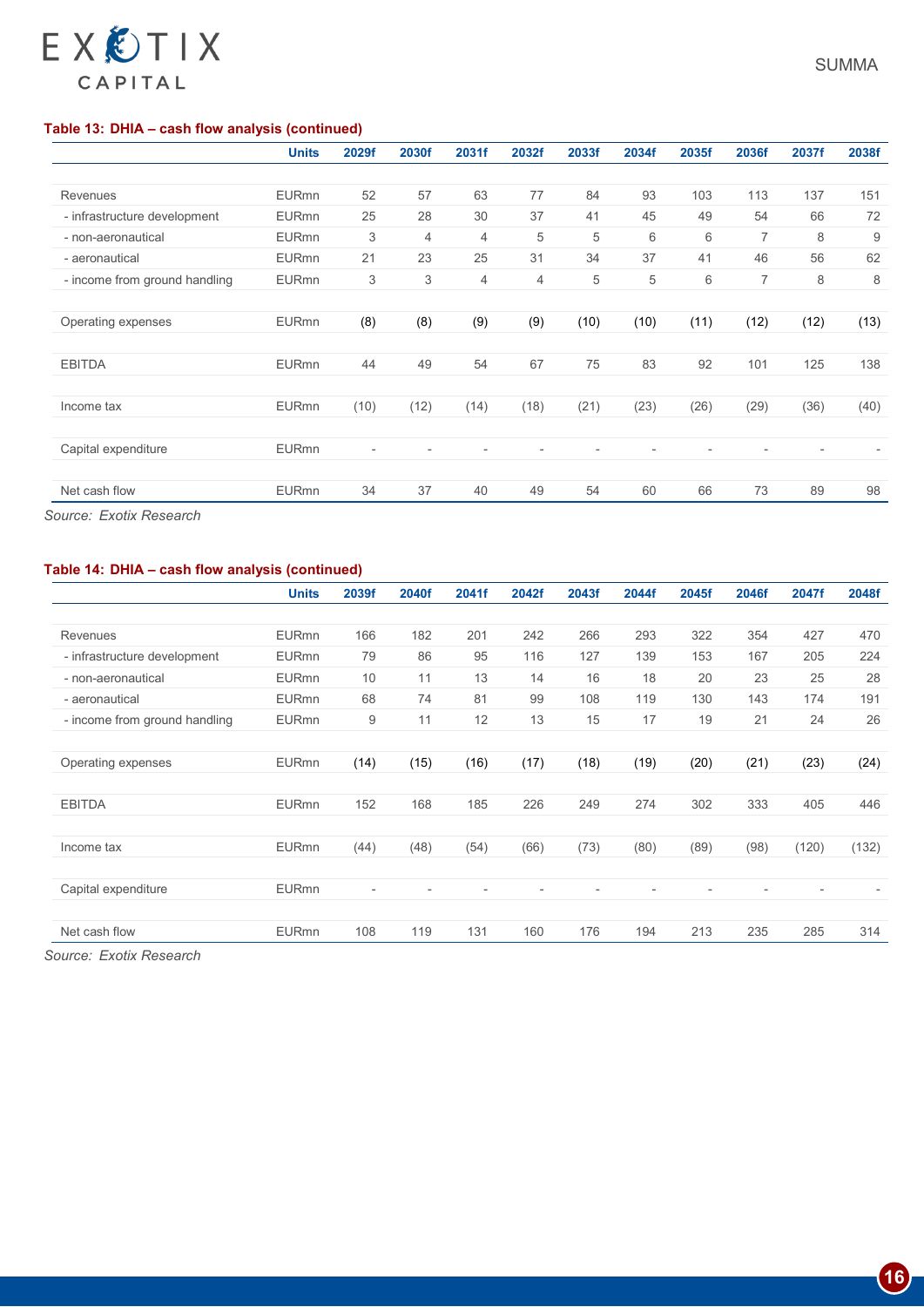

# Sensitivity analysis of IRR and EBITDA

We estimate a 19.4% IRR for the project and a cash payback of nine years. According to our estimates, this project could generate operating profits (or EBITDA) of EUR3,804mn over its 30-year life; this could range between EUR958mn and EUR19,308mn, using different macroeconomic assumptions.

The key factors affecting the project's cash flow are: 1) the growth in air traffic movements and passenger volumes (which depend on our assumption of the multiple of GDP/capita growth); and 2) US inflation. Below, we provide a sensitivity analyses of the IRR and EBITDA for different assumptions of these factors.

#### **Table 15: IRR, %**

|                  |      | <b>Multiple of GDP/capita growth</b> |                   |       |       |       |  |  |  |  |  |  |
|------------------|------|--------------------------------------|-------------------|-------|-------|-------|--|--|--|--|--|--|
|                  |      | 1.0                                  | 1.5<br>2.0<br>2.5 |       |       |       |  |  |  |  |  |  |
|                  | 0.0% | 17.9%                                | 18.0%             | 18.0% | 18.1% | 18.1% |  |  |  |  |  |  |
|                  | 1.0% | 18.4%                                | 18.5%             | 18.5% | 18.6% | 18.7% |  |  |  |  |  |  |
| <b>Inflation</b> | 2.2% | 19.3%                                | 19.3%             | 19.4% | 19.4% | 19.5% |  |  |  |  |  |  |
|                  | 3.0% | 19.9%                                | 19.9%             | 20.0% | 20.0% | 20.1% |  |  |  |  |  |  |
|                  | 4.0% | 20.6%                                | 20.7%             | 20.7% | 20.8% | 20.9% |  |  |  |  |  |  |
|                  | 5.0% | 21.5%                                | 21.5%             | 21.5% | 21.6% | 21.7% |  |  |  |  |  |  |

*Source: Exotix Research*

### **Table 16: EBITDA, EURmn**

|                  |      | <b>Multiple of GDP/capita growth</b> |                   |       |        |        |  |  |  |  |  |  |
|------------------|------|--------------------------------------|-------------------|-------|--------|--------|--|--|--|--|--|--|
|                  |      | 1.0                                  | 2.0<br>1.5<br>2.5 |       |        |        |  |  |  |  |  |  |
|                  | 0.0% | 958                                  | 1.587             | 2.645 | 4.429  | 7,438  |  |  |  |  |  |  |
|                  | 1.0% | 1,085                                | 1.823             | 3,073 | 5.194  | 8,790  |  |  |  |  |  |  |
| <b>Inflation</b> | 2.2% | 1,306                                | 2,227             | 3,804 | 6,499  | 11,099 |  |  |  |  |  |  |
|                  | 3.0% | 1,480                                | 2.548             | 4.384 | 7,535  | 12,931 |  |  |  |  |  |  |
|                  | 4.0% | 1,739                                | 3,026             | 5.249 | 9.084  | 15,675 |  |  |  |  |  |  |
|                  | 5.0% | 2.077                                | 3.651             | 6,387 | 11,128 | 19,308 |  |  |  |  |  |  |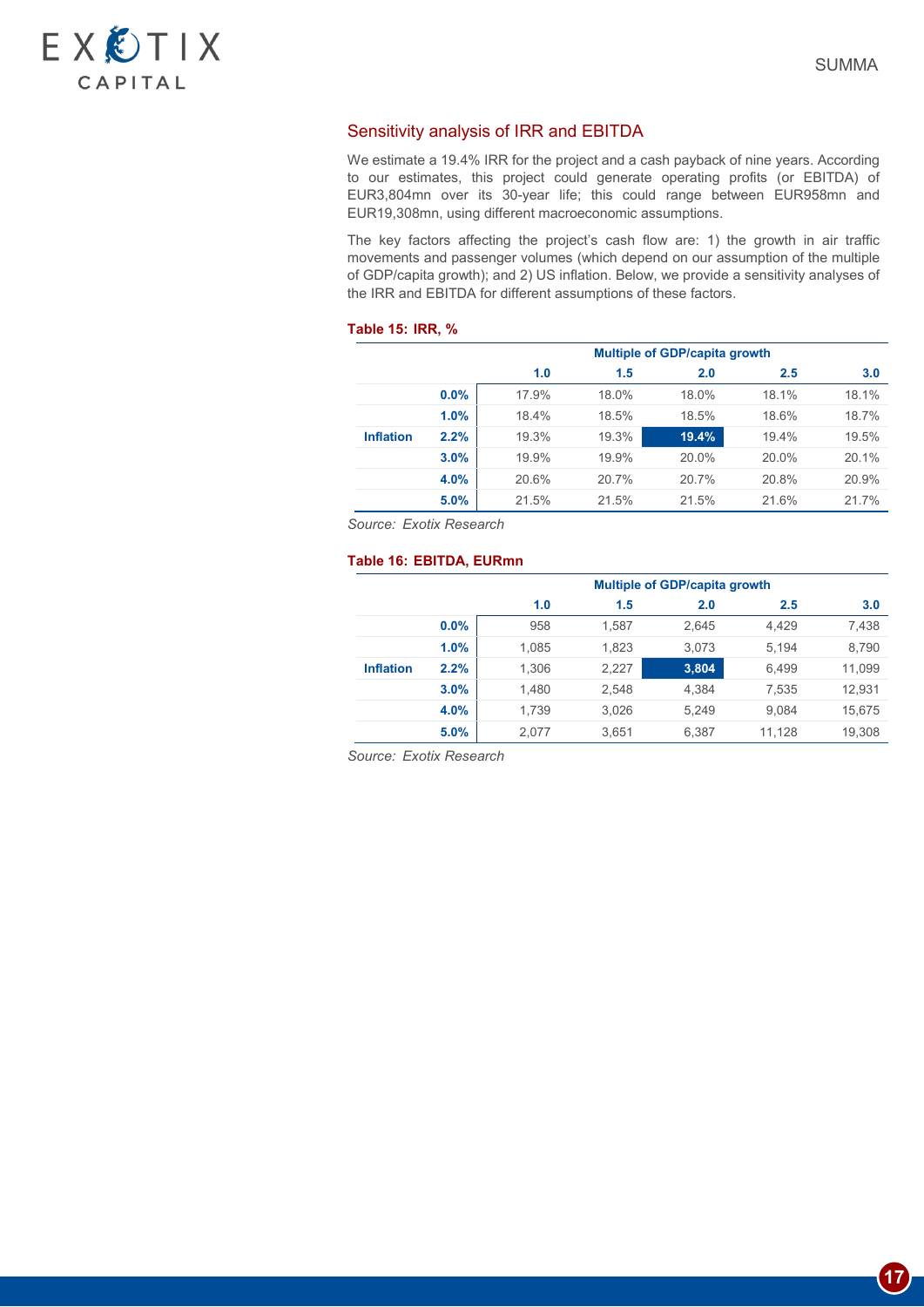

#### **IMF staff team:**

"Economic growth is expected to pick up from 5.2% this year to 6.5% in 2019".

Niger is one of the largest land-locked countries in Africa. Situated over 1,000km from the nearest seaport (Cotonou, Benin), long land routes and high inland freight costs weigh on its economic activity. As a result, Niger's major asset is the international airport in Niamey (its capital), which is a key link for international air transport, connecting the country with the rest of Africa and a handful of European destinations. With the influx of more cost-effective aircrafts, it is essential for Niger to invest in its air transport infrastructure.

Niger largely depends on subsistence crops and livestock and has the sixth-largest uranium deposits in the world. Droughts, desertification<sup>6</sup>, high population growth and a drop in global uranium demand have eaten into the country's narrow economic base. However, the recent IMF staff review<sup>[7](#page-17-1)</sup> suggests that economic growth is picking up on the back of a favourable crop season, some large-scale projects and the government's reform programme[8](#page-17-2) (which is supported by the IMF under the extended credit facility arrangement).

#### **Figure 8: Niger's GDP by sector (2017)**



*Source: World Bank*

-

<span id="page-17-2"></span><span id="page-17-1"></span><span id="page-17-0"></span>*8 Niger – [Social and Economic Development Program 2017-2021](https://www.nigerrenaissant.org/en/social-and-economic-development-plan)*.

*<sup>6</sup> Niger – [gas to stop desertification](https://www.lemonde.fr/afrique/article/2015/07/24/niger-le-gaz-pour-enrayer-la-desertification_4697420_3212.html) (Le Monde Afrique, July 2015).*

*<sup>7</sup> [IMF staff completes review mission to Niger](https://www.imf.org/en/News/Articles/2018/10/30/pr18400-imf-staff-completes-review-mission-to-niger) (IMF, October 2018).*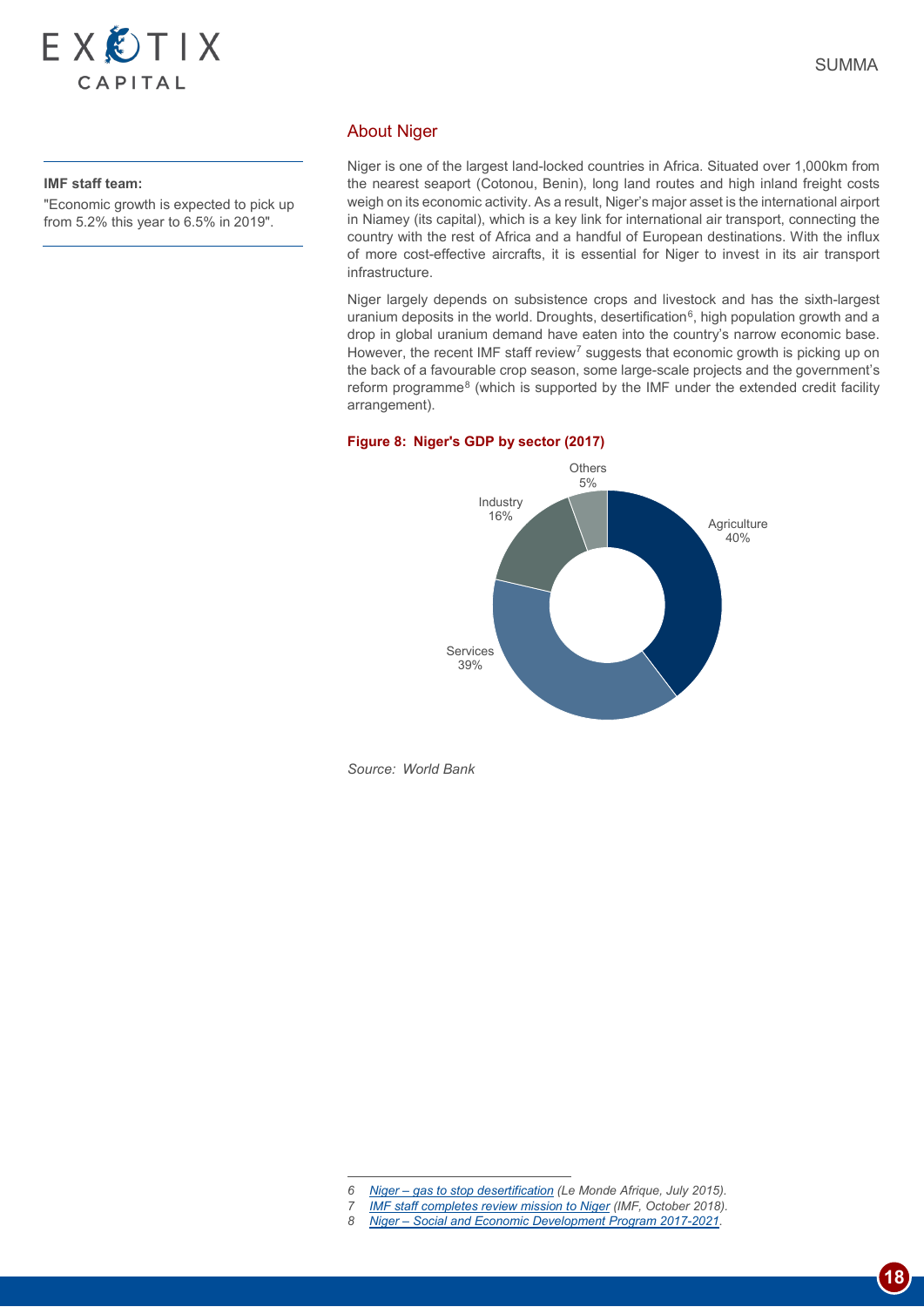

We estimate the project will generate operating profits of US\$7.0bn over its 25 year life.

# New Khartoum International Airport (Sudan)

Khartoum International Airport (KIA) serves 3.4mn passengers every year. The number of passengers has increased by 5% annually (10-year, 2008-17 CAGR) and we expect an increase to 4.4mn passengers by 2030. Summa has been selected to construct a new international airport and was awarded a 25-year BOT concession. The total cost of construction is estimated at US\$908mn, which includes US\$8mn for ground handling equipment.

In addition to the aeronautical, non-aeronautical and ground-handling revenues, Summa will be entitled to an infrastructure development charge of US\$41 per departing international passenger until 2024 and US\$35 thereafter.

Based on a mix of publicly available information and the data from InterVISTAS Consulting, we estimate a 16.1% IRR for the project and a cash payback of 10 years. We estimate the project will generate operating profits of US\$7.0bn over its 25-year life.

### Cash flow analysis

Below, we present a snapshot of the project's expected cash flow and its IRR estimate. We provide a sensitivity analysis for the project's IRR further below.

|                               | <b>Units</b> | 2018f                    | 2019f                    | 2020f | 2021f | 2022f                    | 2023f                    | 2024f | 2025f | 2026f | 2027f | 2028f |
|-------------------------------|--------------|--------------------------|--------------------------|-------|-------|--------------------------|--------------------------|-------|-------|-------|-------|-------|
|                               |              |                          |                          |       |       |                          |                          |       |       |       |       |       |
| Revenues                      | <b>USDmn</b> | $\overline{\phantom{a}}$ | $\overline{\phantom{a}}$ | 72    | 120   | 193                      | 185                      | 196   | 199   | 210   | 223   | 236   |
| - infrastructure development  | <b>USDmn</b> | $\overline{\phantom{a}}$ | $\overline{\phantom{a}}$ | 34    | 58    | 56                       | 53                       | 56    | 50    | 53    | 56    | 59    |
| - non-aeronautical            | <b>USDmn</b> | $\sim$                   | $\overline{\phantom{a}}$ | $9\,$ | 15    | 15                       | 15                       | 16    | 17    | 18    | 20    | 21    |
| - aeronautical                | <b>USDmn</b> | $\overline{\phantom{a}}$ | $\overline{\phantom{a}}$ | 15    | 25    | 100                      | 96                       | 101   | 106   | 112   | 118   | 125   |
| - income from ground handling | <b>USDmn</b> | $\overline{\phantom{a}}$ | $\overline{\phantom{a}}$ | 13    | 22    | 22                       | 21                       | 23    | 25    | 27    | 29    | 31    |
|                               |              |                          |                          |       |       |                          |                          |       |       |       |       |       |
| Operating expenses            | <b>USDmn</b> | $\overline{\phantom{a}}$ | $\overline{\phantom{a}}$ | (28)  | (49)  | (49)                     | (49)                     | (51)  | (54)  | (57)  | (59)  | (62)  |
|                               |              |                          |                          |       |       |                          |                          |       |       |       |       |       |
| <b>EBITDA</b>                 | <b>USDmn</b> | $\overline{\phantom{a}}$ | $\overline{\phantom{a}}$ | 43    | 72    | 144                      | 136                      | 144   | 145   | 154   | 163   | 174   |
|                               |              |                          |                          |       |       |                          |                          |       |       |       |       |       |
| Income tax                    | <b>USDmn</b> |                          |                          |       |       |                          |                          |       |       |       |       |       |
|                               |              |                          |                          |       |       |                          |                          |       |       |       |       |       |
| Capital expenditure           | <b>USDmn</b> | (154)                    | (314)                    | (321) | (173) | $\overline{\phantom{a}}$ | $\overline{\phantom{a}}$ | (0)   | (0)   | (0)   | (0)   | (1)   |
|                               |              |                          |                          |       |       |                          |                          |       |       |       |       |       |
| Net cash flow                 | <b>USDmn</b> | (154)                    | (314)                    | (278) | (101) | 144                      | 136                      | 144   | 144   | 153   | 163   | 173   |
|                               |              |                          |                          |       |       |                          |                          |       |       |       |       |       |
| <b>Total investment</b>       | <b>USDmn</b> | 900                      |                          |       |       |                          |                          |       |       |       |       |       |
| Summa's equity                | <b>USDmn</b> | 135                      |                          |       |       |                          |                          |       |       |       |       |       |
| <b>External debt</b>          | <b>USDmn</b> | 400                      |                          |       |       |                          |                          |       |       |       |       |       |
| Government of Sudan           | <b>USDmn</b> | 365                      |                          |       |       |                          |                          |       |       |       |       |       |
|                               |              |                          |                          |       |       |                          |                          |       |       |       |       |       |
| <b>Project IRR</b>            |              | 16.1%                    |                          |       |       |                          |                          |       |       |       |       |       |

**Table 17: KIA – cash flow analysis**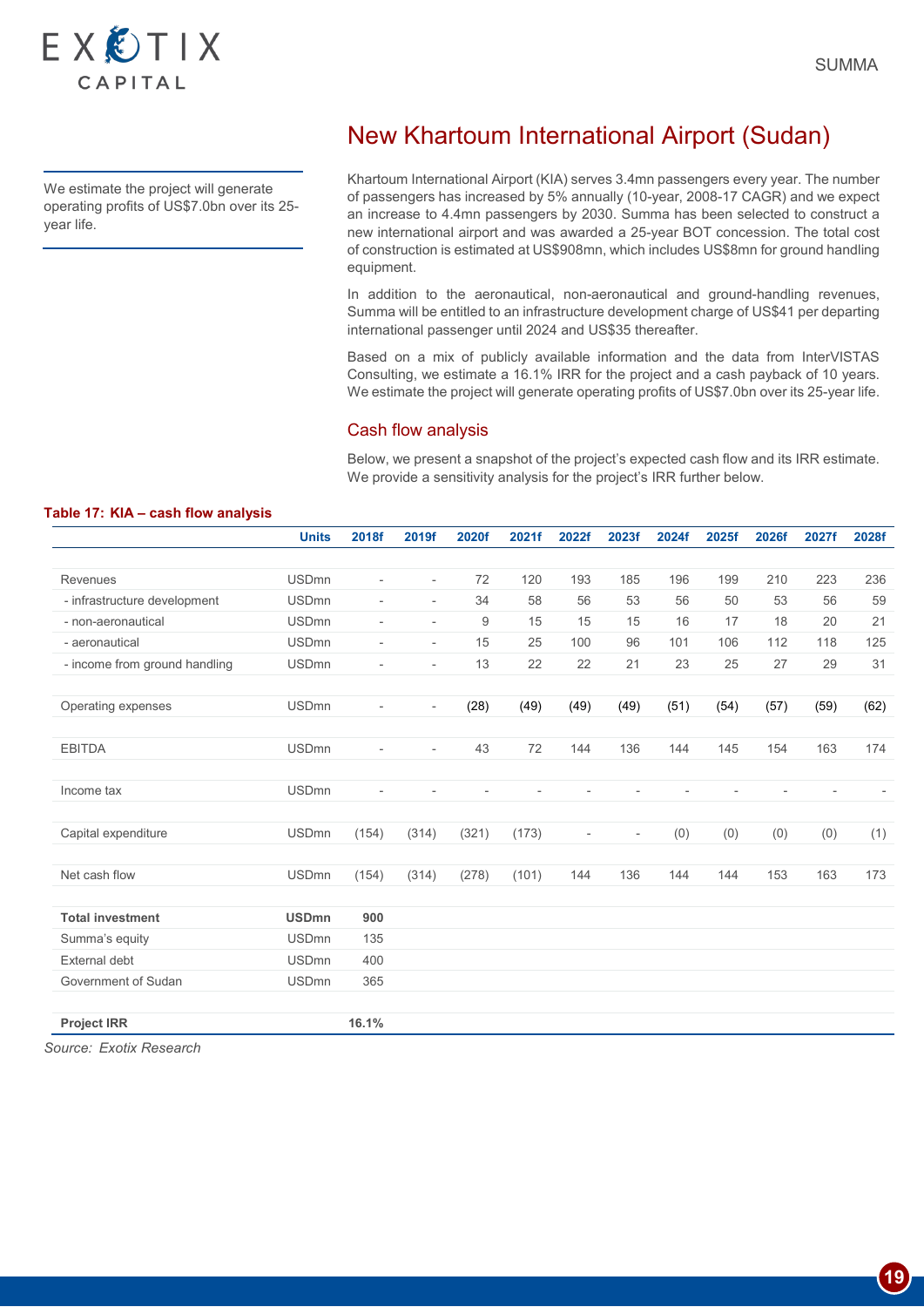# CAPITAL

# **Table 18: KIA – cash flow analysis (continued)**

EXCTIX

|                               | <b>Units</b> | 2029f | 2030f | 2031f          | 2032f | 2033f | 2034f | 2035f | 2036f | 2037f | 2038f |
|-------------------------------|--------------|-------|-------|----------------|-------|-------|-------|-------|-------|-------|-------|
|                               |              |       |       |                |       |       |       |       |       |       |       |
| Revenues                      | <b>USDmn</b> | 250   | 265   | 280            | 297   | 315   | 333   | 353   | 374   | 396   | 420   |
| - infrastructure development  | <b>USDmn</b> | 62    | 66    | 69             | 73    | 77    | 81    | 85    | 90    | 94    | 100   |
| - non-aeronautical            | <b>USDmn</b> | 23    | 24    | 26             | 28    | 30    | 33    | 35    | 38    | 41    | 44    |
| - aeronautical                | <b>USDmn</b> | 132   | 139   | 146            | 154   | 162   | 171   | 180   | 190   | 200   | 211   |
| - income from ground handling | <b>USDmn</b> | 33    | 36    | 39             | 42    | 45    | 49    | 53    | 57    | 61    | 66    |
|                               |              |       |       |                |       |       |       |       |       |       |       |
| Operating expenses            | <b>USDmn</b> | (65)  | (69)  | (72)           | (76)  | (79)  | (83)  | (87)  | (92)  | (96)  | (101) |
|                               |              |       |       |                |       |       |       |       |       |       |       |
| <b>EBITDA</b>                 | <b>USDmn</b> | 185   | 196   | 208            | 221   | 235   | 250   | 266   | 282   | 300   | 319   |
|                               |              |       |       |                |       |       |       |       |       |       |       |
| Income tax                    | <b>USDmn</b> |       |       | $\overline{a}$ |       |       |       |       |       |       |       |
|                               |              |       |       |                |       |       |       |       |       |       |       |
| Capital expenditure*          | <b>USDmn</b> | (1)   | (1)   | (1)            | (1)   | (1)   | (1)   | (1)   | (228) | (1)   | (1)   |
|                               |              |       |       |                |       |       |       |       |       |       |       |
| Net cash flow                 | <b>USDmn</b> | 184   | 195   | 208            | 221   | 234   | 249   | 265   | 55    | 299   | 318   |

*Source: Exotix Research, \* 2036f capex to accommodate passengers in excess of 6mn.*

# **Table 19: KIA – cash flow analysis (continued)**

|                               | <b>Units</b> | 2039f          | 2040f | 2041f | 2042f | 2043f | 2044f | 2045f | 2046f |
|-------------------------------|--------------|----------------|-------|-------|-------|-------|-------|-------|-------|
|                               |              |                |       |       |       |       |       |       |       |
| <b>Revenues</b>               | <b>USDmn</b> | 445            | 472   | 500   | 531   | 563   | 597   | 633   | 671   |
| - infrastructure development  | <b>USDmn</b> | 105            | 110   | 116   | 123   | 129   | 136   | 143   | 151   |
| - non-aeronautical            | <b>USDmn</b> | 47             | 51    | 55    | 59    | 64    | 69    | 74    | 79    |
| - aeronautical                | <b>USDmn</b> | 222            | 234   | 246   | 259   | 273   | 288   | 303   | 320   |
| - income from ground handling | <b>USDmn</b> | 71             | 77    | 83    | 89    | 96    | 104   | 112   | 121   |
|                               |              |                |       |       |       |       |       |       |       |
| Operating expenses            | <b>USDmn</b> | (106)          | (111) | (116) | (122) | (128) | (135) | (141) | (148) |
|                               |              |                |       |       |       |       |       |       |       |
| <b>EBITDA</b>                 | <b>USDmn</b> | 339            | 361   | 384   | 408   | 434   | 462   | 492   | 523   |
|                               |              |                |       |       |       |       |       |       |       |
| Income tax                    | <b>USDmn</b> | $\overline{a}$ |       |       |       |       |       |       |       |
|                               |              |                |       |       |       |       |       |       |       |
| Capital expenditure*          | <b>USDmn</b> | (1)            | (1)   | (1)   | (2)   | (2)   | (361) | (2)   | (2)   |
|                               |              |                |       |       |       |       |       |       |       |
| Net cash flow                 | <b>USDmn</b> | 338            | 360   | 383   | 407   | 433   | 101   | 490   | 521   |

*Source: Exotix Research, \* 2044f capex to accommodate passengers in excess of 9mn.*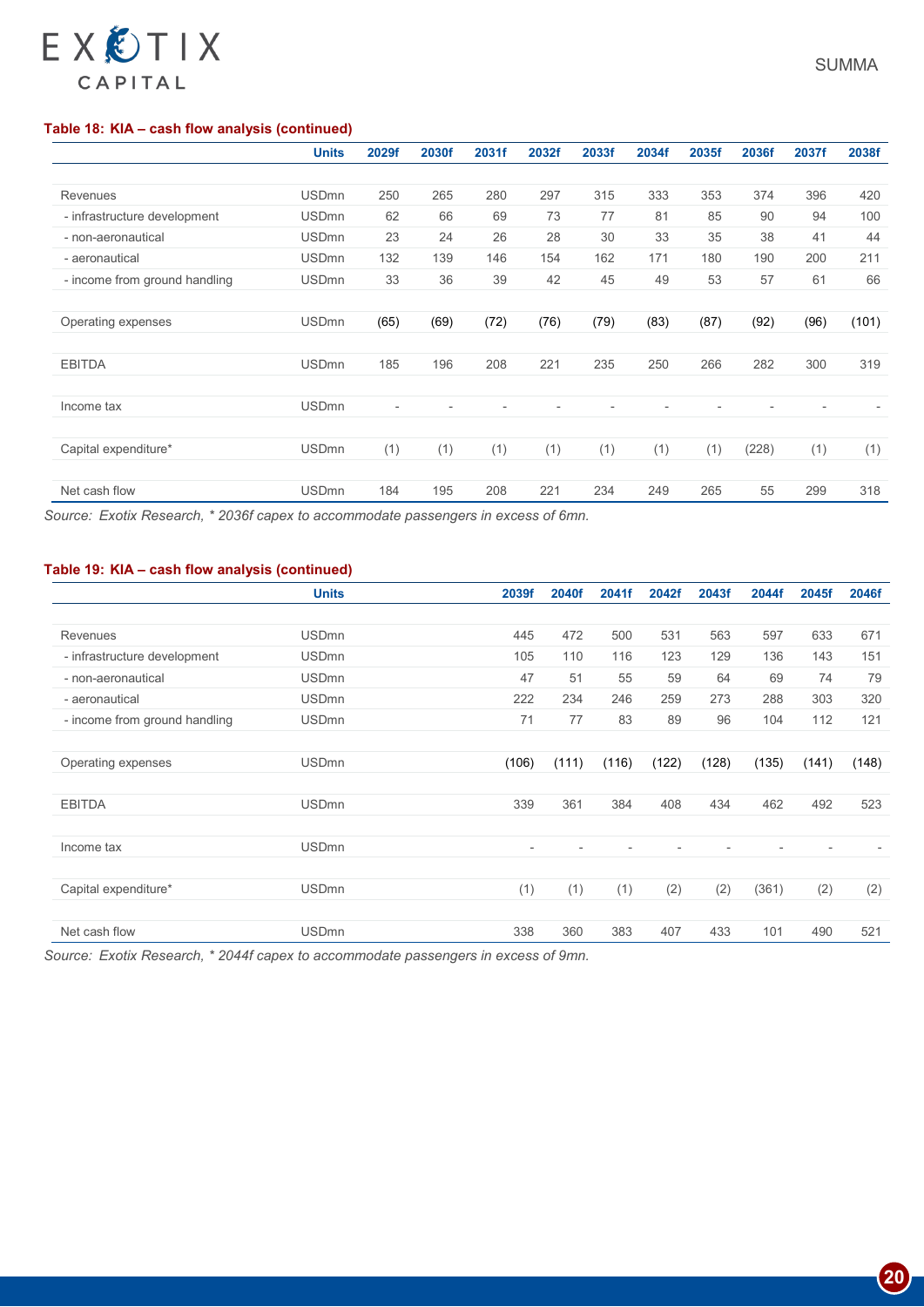

# Sensitivity analysis of IRR and EBITDA

We estimate a 16.1% IRR for the project and a cash payback of 10 years. According to our estimates, this project could generate operating profits (or EBITDA) of US\$7.0bn over its 25-year life; this could range between US\$3.7bn and US\$15.7bn using different macroeconomic assumptions.

The key factors affecting the project's cash flow are: 1) the growth in air traffic movements and passenger volumes (which depend on our assumption of the multiple of GDP/capita growth); and 2) US inflation. Below, we provide a sensitivity analyses of the IRR and EBITDA for different assumptions of these factors.

#### **Table 20: IRR, %**

|                  |      | <b>Multiple of GDP/capita growth</b> |       |       |       |       |  |  |  |  |  |
|------------------|------|--------------------------------------|-------|-------|-------|-------|--|--|--|--|--|
|                  |      | 0.0                                  | 0.5   | 1.0   | 1.5   | 3.0   |  |  |  |  |  |
|                  | 0.0% | 13.5%                                | 15.0% | 16.2% | 17.6% | 22.0% |  |  |  |  |  |
|                  | 1.0% | 13.5%                                | 14.9% | 16.1% | 17.5% | 22.0% |  |  |  |  |  |
| <b>Inflation</b> | 2.2% | 13.4%                                | 14.9% | 16.1% | 17.5% | 22.1% |  |  |  |  |  |
|                  | 3.0% | 13.3%                                | 14.9% | 16.0% | 17.5% | 22.2% |  |  |  |  |  |
|                  | 4.0% | 13.2%                                | 14.8% | 16.0% | 17.5% | 22.3% |  |  |  |  |  |
|                  | 5.0% | 13.1%                                | 14.8% | 15.9% | 17.5% | 22.4% |  |  |  |  |  |

*Source: Exotix Research*

### **Table 21: EBITDA, US\$mn**

|                  |      |       | <b>Multiple of GDP/capita growth</b> |       |        |        |  |  |  |  |  |  |  |
|------------------|------|-------|--------------------------------------|-------|--------|--------|--|--|--|--|--|--|--|
|                  |      | 0.0   | 0.5<br>1.0<br>1.5                    |       |        |        |  |  |  |  |  |  |  |
|                  | 0.0% | 3,746 | 5.045                                | 6.956 | 9.761  | 13,870 |  |  |  |  |  |  |  |
|                  | 1.0% | 3.709 | 5.034                                | 6,990 | 9.875  | 14.113 |  |  |  |  |  |  |  |
| <b>Inflation</b> | 2.2% | 3,657 | 5,018                                | 7,042 | 10.041 | 14,467 |  |  |  |  |  |  |  |
|                  | 3.0% | 3,615 | 5,006                                | 7.085 | 10.178 | 14,759 |  |  |  |  |  |  |  |
|                  | 4.0% | 3,557 | 4.991                                | 7.148 | 10.378 | 15.185 |  |  |  |  |  |  |  |
|                  | 5.0% | 3,489 | 4.973                                | 7.225 | 10,618 | 15,696 |  |  |  |  |  |  |  |